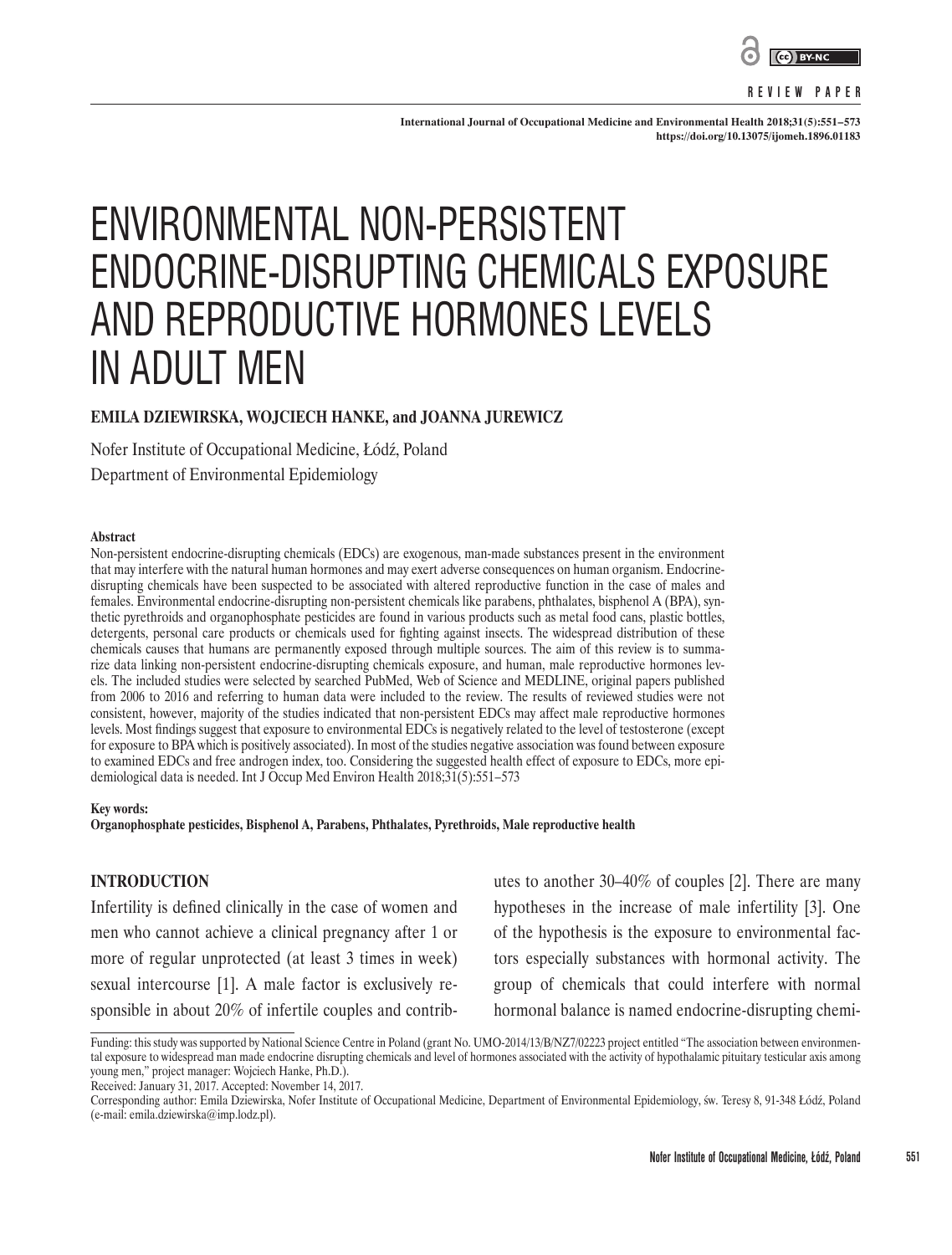cals (EDCs) or endocrine disruptors (EDs). Endocrinedisrupting chemicals constitute a heterogeneous group of substances that interfere with endocrine function [4]. There is a number of official definitions of the EDCs. The most commonly used one is the following: "Endocrine-disrupting chemicals (EDCs) have been defined as exogenous agents that interfere with the production, release, transport, metabolism, binding, action, or elimination of the natural hormones in the body responsible for the maintenance of homeostasis and the regulation of developmental processes" by the United States Environmental Protection Agency (U.S. EPA) [5].

Toxicological and epidemiological studies on non-persistent environmental chemicals, such as: bisphenol A, phthalates, parabens, synthetic pyrethroids and organophosphate pesticides, which have relatively short half-lives in the human body and do not accumulate significantly, have also been reported to have endocrine-disrupting properties and are suspected to affect human reproduction and development [6]. The EDCs are observed in all places and countries where human biomonitoring studies have been performed. These substances are omnipresent in the environment and in mass-consumption products and food. Endocrine disruptors may be found in many products including plastic bottles, metal food cans, detergents, flame retardants, food, toys, cosmetics, and chemicals used for fighting against insects.

Human environmental exposure to EDCs takes place via ingestion of food, dust and water, via inhalation of gases and particles in the air, and through the skin [7]. Since such toxicants are omnipresent and it's hard to measure the amount of chemicals entering the body that is why there is disagreement about the degree of risk from exposure to EDCs [8]. Reproductive effect of EDCs exposure has been suspected for a long time, based on laboratory experiments and human epidemiological studies [9]. Due to temporal downward trends in semen quality and testosterone levels among adult men, researchers become

**552 IJOMEH 2018;**31(5)

increasingly concerned regarding potential risk of EDCs to men's reproductive health [10].

This review focuses on the human data regarding the relationship between environmental exposure to selected non-persistent EDCs (bisphenol A, phthalates, parabens, synthetic pyrethroids, organophosphate pesticides) in the case of adult men and male reproductive hormones levels, one of the predictor of male fertility.

# **MATERIAL AND METHODS**

Epidemiological studies focused on the exposure to EDCs and male reproductive hormones levels were identified by means of searching databases. PubMeb, Web of Science and MEDLINE were systematically searched with detailed terms for: "bisphenol A," "phthalate," "parabens," "pyrethroids," "organophosphate pesticides" and "reproductive health," "reproductive hormones levels." Each of the first 5 keywords was combined with the 2 last keywords. The papers published from 2006 to 2016 were selected and only original articles were included. The period was chosen to reflect the finding over the past 10 years during which new techniques of measuring exposures and health effects in epidemiology studies have emerged. Articles focused on the animal and review or report papers were excluded. Studies regarding environmental exposure for adult men were included to the review. Papers concerning prenatal exposure to endocrine disruptors and male reproductive hormones levels were not taken into consideration. We included cohort, case-control cross-sectional, prospective and clinical studies that analyzed the impact of exposure to non-persistent EDCs on male reproductive hormones levels.

Data was independently extracted by 2 investigators who determined eligibility. Discrepancies were resolved by the third independent author. Finally 26 original studies concerning the association of non-persistent endocrinedisrupting chemicals and male reproductive hormones levels were classified to be reviewed. Contextual details of studies included in the systematic review are presented in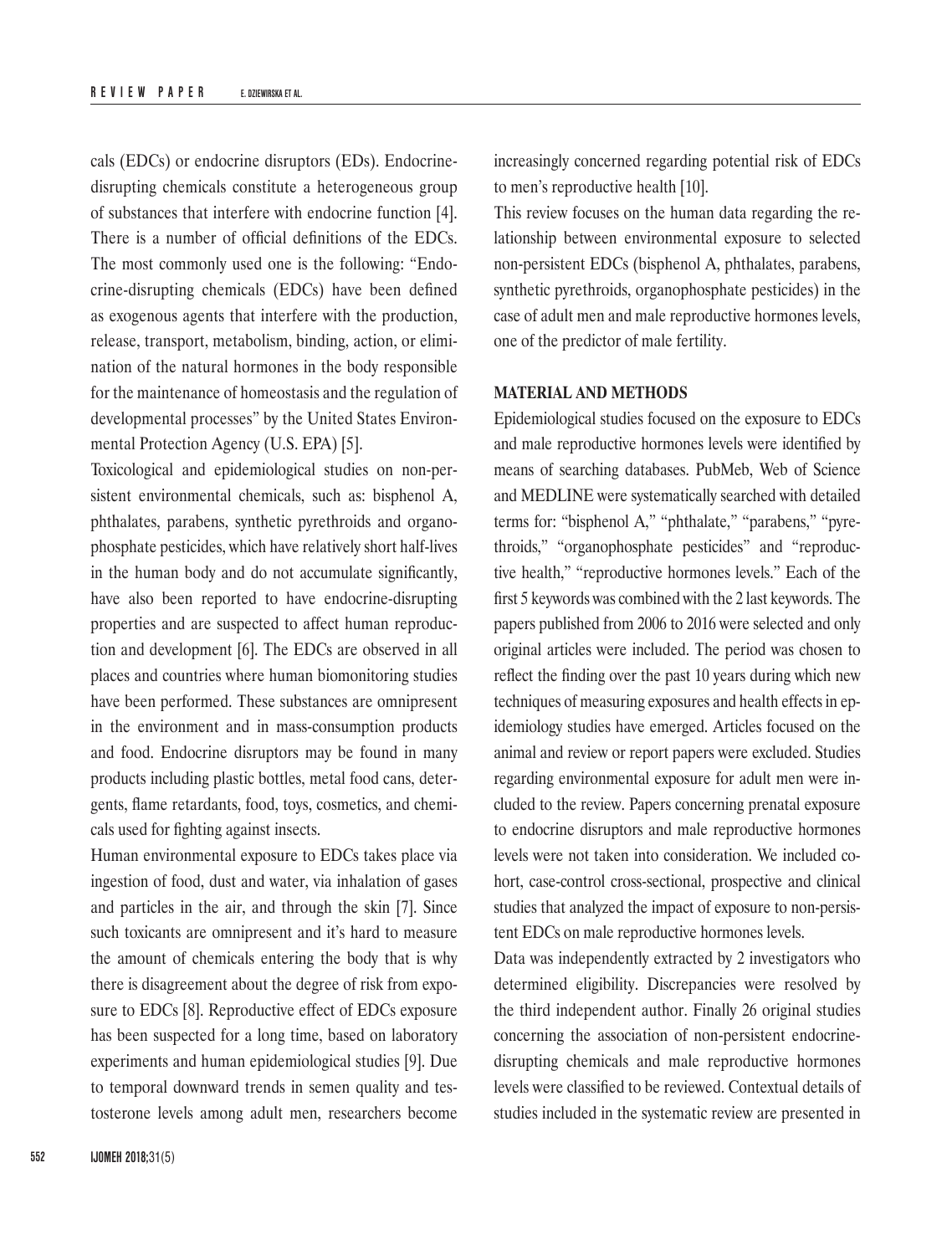the Table 1. The following data information was selected from the eligible papers: authors, the year published, the year studied, the design of study, the kind of endocrinedisrupting chemicals, exposure assessment, type of outcome, study population, the main conclusion, and the confounders or the potential risk factors. At last all the full-text articles were read in-depth to identify the aims of the studies, statistical methods and accurate results.

# **RESULTS**

Details of the results are shown in the Table 2

### **Bisphenol A and male reproductive hormones**

Bisphenol A (BPA) is used in the chemical industry as a monomer in the production of plastic. It is also an important ingredient in the production of epoxy resins [11]. This toxicant could be identified in toys, cans or baby bottles. Four papers concerning exposure to BPA and male reproductive hormones levels were identified and included in this review [12–15]. Two studies were conducted in the USA [12,13], one in Italy [14] and one in Denmark [15]. The most of the studies were cross-sectional, only Lassen et al. [15] performed an on-going prospective study among general population. In the 2 studies participants [12,13] were recruited from medical centers. Galloway et al. (2010) [14] and Lassen et al. (2014) [15] recruited the participants from the general population. In all the reviewed studies total urinary concentrations of BPA (free + conjugated species) and serum reproductive hormones levels were measured.

Galloway et al. (2010) [14] noticed increasing levels of testosterone (T) with increasing BPA concentration ( $p = 0.004$ ). Similar findings were observed in Lassen et al. study (2014) [15] but additionally the authors observed increase in the levels of luteinizing hormone (LH)  $(p = 0.005)$  and estradiol  $(E_2)$   $(p = 0.006)$  in the highest quartile of BPA excretion ( $> 6.44$  ng/ml<sub>osm</sub>). Meeker et al. (2010) [13] found a significant positive association between follicle-stimulating hormone (FSH) ( $p = 0.0004$ ) and BPA urinary concentration. An inverse association between inhibin B (INB) ( $p = 0.003$ ) and BPA was found, too. On the other hand Mendiola et al. (2010) [12] did not observe any association between exposure to BPA and FSH and INB concentration but noticed significant association with sex hormone binding globulin (SHBG)  $(\beta = 0.07; 95\% \text{ CI: } 0.007\text{-}0.13).$ 

# **Phthalate and male reproductive hormones**

Phthalates constitute a group of industrial chemicals with many commercial uses, including personal-care products, medical devices and plasticizers in the packing materials of food [16]. Several studies addressing links between urinary metabolites of phthalate and reproductive hormones levels in the case of men have been published for a few recent years [17–27]. In the review 12 papers were included. Most of these studies were cross-sectional. Four of the studies were conducted in China [22,26,27], two in the USA and Denmark [18,19], one in Poland [21], in India [23], in Sweden [25] – and Specht et al. (2014) [24] performed a multicenter study where subjects were recruited in Poland, Ukraine and Greenland. Most of these participants were enrolled during visits in medical centers [18,19,21,23,24,26,27]. Reproductive hormones levels were measured in serum in all the presented studies. In the case of exposure assessment the levels of phthalate metabolites were mostly measured in urine [18–22,25,26]. Whereas Pant et al. (2014) [23] and Wang et al. (2016) [27] assessed the seminal concentrations of phthalates and Specht et al. (2014) [24] as well as Janjua et al. (2007) [17] investigated levels of phthalate metabolites in serum.

Mendiola et al. (2011) [19], Joensen et al. (2012) [20] and Pan et al. (2015) [26] found the negative association between phthalate and free androgen index, additionally Mendiola et al. (2011) [19] reported inverse association between some metabolites of phthalate (mono(2-ethylhexyl) phthalate (MEHP), mono(2-ethyl-5-hydroxyhexyl)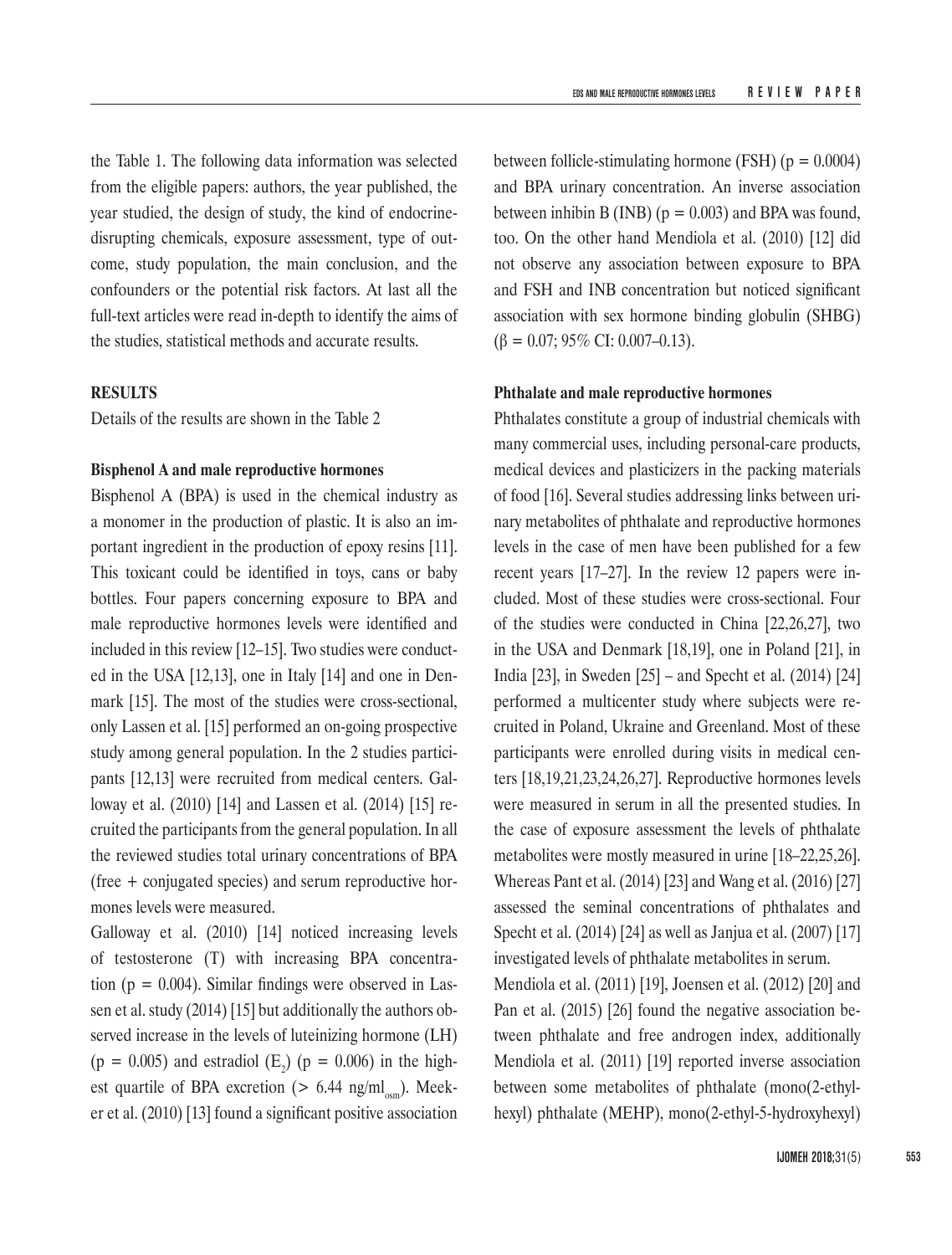| Study                                                        | Location | Period                        | Sample                                    | Study design            | Age                                                   | Definition of exposure                                                                                                                    | Outcome                                                                                                                                                                                   |
|--------------------------------------------------------------|----------|-------------------------------|-------------------------------------------|-------------------------|-------------------------------------------------------|-------------------------------------------------------------------------------------------------------------------------------------------|-------------------------------------------------------------------------------------------------------------------------------------------------------------------------------------------|
| Mendiola et al. USA<br>$\left( 2010\right) \left[ 12\right]$ |          | 1999-2005                     | 375 men                                   | cross-sectional         | $31.9 \pm 1.7$ years<br>$18-53$ years<br>$M \pm SD =$ | total urinary concentration of BPA<br>(free + conjugated species) [µg/]                                                                   | FÁLLH ratio, FT:LH ratio, T:E <sub>2</sub> ratio,<br>LH [IU/I], SHBG [nmol/l], T [nmol/l],<br>$E_2$ [pmol/l], INB [pg/ml] and FAI, FT,<br>serum hormone levels: FSH [IU/l],<br>T:LH ratio |
| Meeker et al.<br>$(2010)$ $[13]$                             | USA      | $\overline{1}$                | from infer-<br>tility clinic<br>$167$ men | cross-sectional         | $27\pm4.6$ years<br>$18-55$ years<br>$M \pm SD =$     | total urinary concentration of BPA<br>(free + conjugated species) [µg/l]                                                                  | and E,:T ratio, T:LH ratio, FT [ng/dl],<br>INB [pg/ml], FSH [IU/l], LH [IU/l]<br>FAI, FSH:INB ratio, FAI:LH ratio<br>serum hormone levels: T [ng/dl],<br>$E_2$ [pg/ml], SHBG [nmol/ml],   |
| Galloway et al. Italy<br>$(2010)$ $[14]$                     |          | 1998-2000                     | 334 men                                   | cross-sectional         | $20 - 74$ years                                       | total urinary concentration of BPA<br>(free + conjugated species) [µg/l]                                                                  | $T$ [ng/ml], $FT$ [ng/dl], $SH\overline{BG}$ [nmol/ml]<br>serum hormone levels: E, [pg/ml],                                                                                               |
| $(2014)$ [15]<br>Lassen et al.                               | Denmark  | 2008-2009                     | 308 men                                   | prospective<br>on-going | $27-30$ years                                         | BPA (free + conjugated species)<br>total urinary concentration of<br>$\lceil \text{ng/ml} \rceil$                                         | LH [IU/I], SHBG [nmol/l], T [nmol/l],<br>FT [pmol/l], E <sub>2</sub> [pmol/l], INB [pg/ml]<br>serum hormone levels: FSH [IU/l],                                                           |
| $(2007)$ [17]<br>Janjua et al.                               | Denmark  | available<br>abstract<br>only | $26$ men                                  | pilot study             | only abstract<br>available                            | serum levels of BP and 2 phthalate<br>metabolites: MEP, MBP [µg/l]                                                                        | serum hormone levels: FSH, LH, T, $\mathrm{E}_{x}$<br><b>INB</b>                                                                                                                          |
| Meeker et al.<br>$(2009)$ [18]                               | USA      | 2000-2004                     | from infer-<br>tility clinic<br>425 men   | cross-sectional         | $36 \pm 5.3$ years<br>18-55 years<br>$M \pm SD =$     | urinary phthalate metabolites:<br>MEHHP, MEOHP [ng/ml]<br>MEHP, MBP, MBzP, MEP,                                                           | serum hormone levels: T [ng/dl],<br>and T:LH ratio, FAI, E,:T ratio<br>$E_2$ [pg/ml], SHBG [nmol/ml],<br>FSH [IU/I], LH [IU/I], INB                                                       |
| Mendiola et al. USA<br>$(2011)$ $[19]$                       |          | 1999-2005                     | 425 men                                   | cross-sectional         | $32.2 \pm 6.2$ years<br>$M \pm SD =$                  | urinary phthalate metabolites:<br>MECPP, MCPP, MEP, MBzP,<br>MBP, MCNP, MCOP, MiBP<br>MEHP, MEHHP, MEOHP,<br>$\lceil \text{ng/ml} \rceil$ | FAI:LH ratio, FT:LH ratio, E <sub>2</sub> :T ratio,<br>LH [IU/l], SHBG [nmol/l], T [nmol/l],<br>FT, E, [pmol/l], INB [pg/ml] and FAI,<br>serum hormone levels: FSH [IU/l],<br>T:LH ratio  |
| Joensen et al.<br>$(2012)$ $[20]$                            | Denmark  | 2007-2009                     | 881 men                                   | on-going study          | $19.5 \pm 1.3$ years<br>$M \pm SD =$                  | MEHHP, MEOHP, MECPP, MOP,<br>MEP, MnBP, MiBP, MBzP, MEHP,<br>MCPP, MiNP, MHINP, MOINP,<br>urinary phthalate metabolites:<br>MCiOP [ng/ml] | $E_2$ [pmol/l], SHBG [nmol/l], LH [IU/l],<br>FT [ng/dl], FT:LH ratio, T:LH ratio,<br>serum hormone levels: T [nmol/l],<br>FSH [IU/I], INB [pg/ml], FAI,<br>FSH:INB ratio                  |

554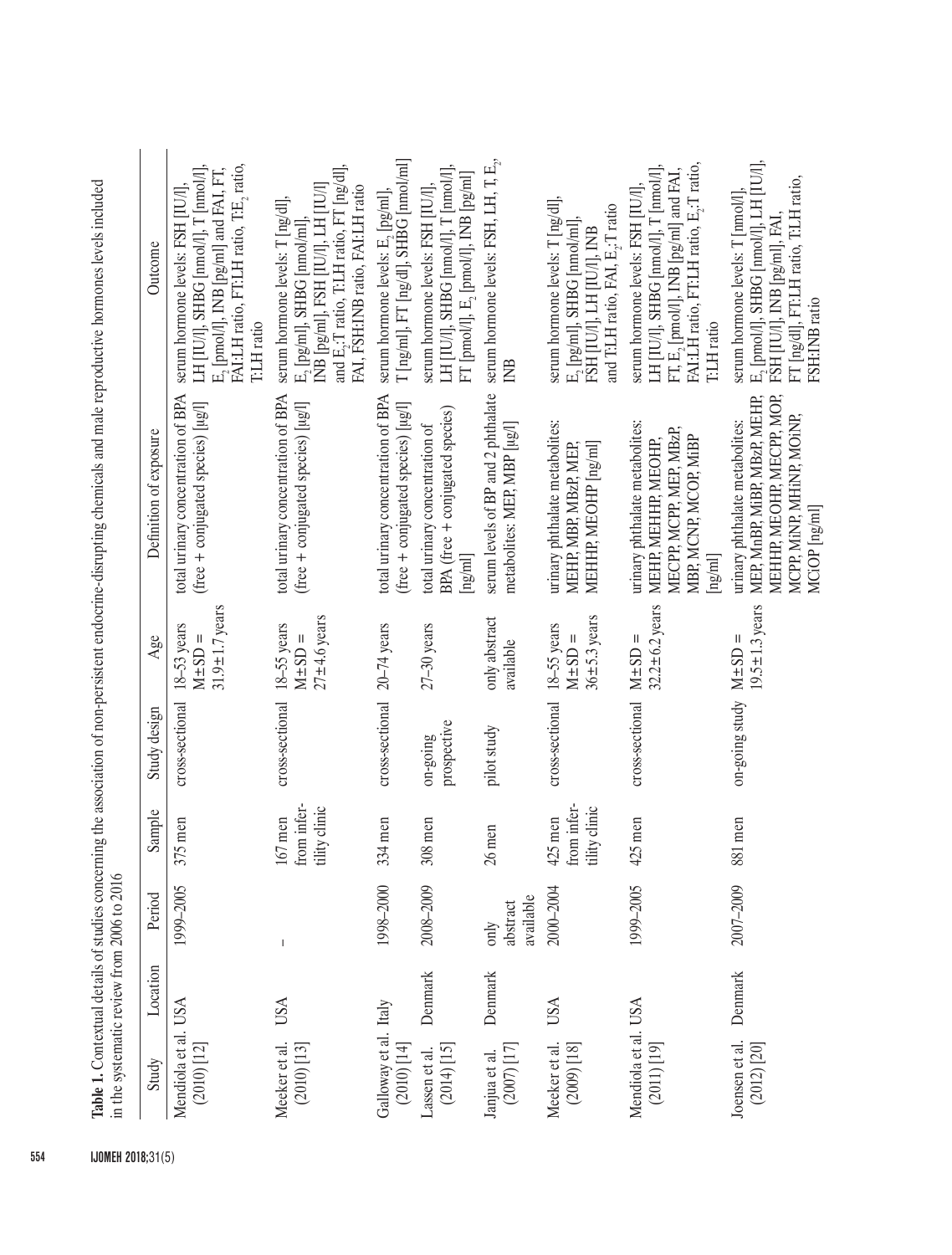| plasma hormone levels: T [ng/ml],<br>FSH [IU/l], E <sub>2</sub> [pg/ml]           | serum hormone levels: T [nmol/l],<br>LH [IU/l], FSH [IU/l], E <sub>2</sub> [pg/ml]<br>and FAI | serum hormone levels: FSH [mIU/ml],<br>$LH$ [mIU/ml], $T$ [ng/ml] | FSH [IU/l], $E_2$ [pmol/ml], T [nmol/ml],<br>SHBG [nmol/ml], INB [ng/l] and FAI,<br>serum hormone levels: LH [IU/l]<br>T:LH ratio | LH [IU/l], SHBG [nmol/l], T [nmol/l],<br>serum hormone levels: FSH [IU/l]<br>$E_2$ [pmol/l], $FT$ [nmol/l]     | serum hormone levels: T [nmol/l],<br>LH [IU/I], FSH [IU/I], E, [pmol/I],<br>SHBG [nmol/l], FAI                                         | [nmol/l], $T$ [ng/dl], $FT$ [ng/dl] and FAI<br>FSH [mIU/ml], LH [mIU/ml], SHBG<br>serum hormone levels: $\mathrm{E}_2\left[\mathrm{pg} /\mathrm{ml} \right]$ , | serum hormone levels: E <sub>2</sub> [pg/ml],<br>FSH [mIU/ml], LH [mIU/ml],<br>PRL [ng/ml], $T$ [ng/ml]                       | T [ng/dl], FT [ng/dl] and FSH:INB ratio,<br>$FSH$ [IU/I], LH [IU/I], PRL $\lceil n\alpha/m \rceil$ ,<br>serum hormone levels: $\mathrm{E}_2\left[\mathrm{pg} /\mathrm{ml} \right]$ ,<br>SHBG [nmol/ml], INB [pg/ml],<br>FAI, T:LH ratio, E <sub>2</sub> :T ratio |
|-----------------------------------------------------------------------------------|-----------------------------------------------------------------------------------------------|-------------------------------------------------------------------|-----------------------------------------------------------------------------------------------------------------------------------|----------------------------------------------------------------------------------------------------------------|----------------------------------------------------------------------------------------------------------------------------------------|----------------------------------------------------------------------------------------------------------------------------------------------------------------|-------------------------------------------------------------------------------------------------------------------------------|------------------------------------------------------------------------------------------------------------------------------------------------------------------------------------------------------------------------------------------------------------------|
| SOH-MEHP, MEHP, MEP, MBP,<br>urinary phthalate metabolites:<br>MBzP, MINP [µg/ml] | urinary phthalate metabolites:<br>MBP, MEP, MEHP, MBzP,<br>PA [µg/ml]                         | seminal concentration of phthal-<br>ate: DEHP, DBP, DEP [µg/ml]   | serum phthalate metabolites:<br><b>SOH-MEHP, SOXO-MEHP,</b><br>5cx-MEPP, 7OH-MMeOP,<br>7cx-MMeOP [ng/ml]<br>7oxo-MMeOP            | MCIOP, MOINP, MHINP [ng/ml]<br>urinary phthalate metabolites:<br>MECPP, MEOHP, MEHHP,<br>MEP, MBP, MBzP, MEHP, | MBzP, MEHP, MEHHP, MEOHP,<br>MMP, MEP, MCPP, MBP, MiBP,<br>MECPP, MCMHP, MOP, MiNP,<br>urinary phthalate metabolites:<br>MCiOP [ng/ml] | MEHHP, MEOHP, MOP [ng/ml]<br>MMP, MEP, MBP, MBzP, MEHP,<br>semen phthalate metabolites:                                                                        | urinary phthalate metabolites: MMP,<br>MnOP, MEHHP, MECPP, MEOHP,<br>MEP, MiBP, MnBP, MCHP, MCPP,<br>MEHP, MBzP, MiNP [ng/ml] | urinary concentration of parabens<br>and markers: MP, PP, BP,<br>conjugated BPA [µg/]                                                                                                                                                                            |
| $32\pm4.6$ years<br>$22-57$ years<br>$M \pm SD =$                                 | $M = 32$ years<br>$20 - 40$ years                                                             | $21 - 40$ years<br>$31.81 \pm 5.27$<br>$M \pm SD =$<br>years      | $18.5 - 51.3$<br>years                                                                                                            | $17-20$ years<br>$18.4 \pm 0.36$<br>$M \pm SD =$<br>years                                                      | 29.1 years<br>$\mathsf{II}$<br>$M \pm SD$                                                                                              | $32\pm5.4$ years<br>$M \pm SD =$                                                                                                                               | 20-21 years                                                                                                                   | $36.7 \pm 5.4$ years<br>$\mathsf{I}$<br>$M \pm SD$                                                                                                                                                                                                               |
| cross-sectional                                                                   | cross-sectional                                                                               | cross-sectional                                                   | cross-sectional                                                                                                                   | cross-sectional                                                                                                | cross-sectional                                                                                                                        | cross-sectional                                                                                                                                                | cohort study<br>prospective                                                                                                   | cross-sectional 18-55 years                                                                                                                                                                                                                                      |
| from infer-<br>tility clinic<br>$269$ men                                         | $232$ men                                                                                     | from infer-<br>tility clinic<br>$60$ men                          | Greenland<br>$-196$ men<br>Poland-<br>$190$ men<br>Ukraine<br>$203$ men                                                           | $314$ men                                                                                                      | from infer-<br>tility clinic<br>1066 men                                                                                               | from infer-<br>tility clinic<br>$342$ men                                                                                                                      | 796 men                                                                                                                       | from infer-<br>tility clinic<br>$167$ men                                                                                                                                                                                                                        |
| I                                                                                 | 2007                                                                                          |                                                                   | 2002-2004                                                                                                                         | 2008-2010                                                                                                      | 2012-2014                                                                                                                              | 2013                                                                                                                                                           | 2013-2014                                                                                                                     | 2000-2004                                                                                                                                                                                                                                                        |
|                                                                                   | China                                                                                         | India                                                             | Greenland,<br>Ukraine<br>Poland,                                                                                                  |                                                                                                                | China                                                                                                                                  | China                                                                                                                                                          | China                                                                                                                         | USA                                                                                                                                                                                                                                                              |
| Jurewicz et al. Poland<br>$(2013)$ $[21]$                                         | $(2013)$ $[22]$<br>Han et al.                                                                 | $(2014)$ $[23]$<br>Pant et al.                                    | $(2014)$ $[24]$<br>Specht et al.                                                                                                  | Axelsson et al. Sweden<br>$(2015)$ $[25]$                                                                      | $(2015)$ $[26]$<br>Pan et al.                                                                                                          | Wang et al.<br>(2016) $[27]$                                                                                                                                   | Oing et al.<br>(2017) [28]                                                                                                    | $(2011)$ $[30]$<br>Meeker et al                                                                                                                                                                                                                                  |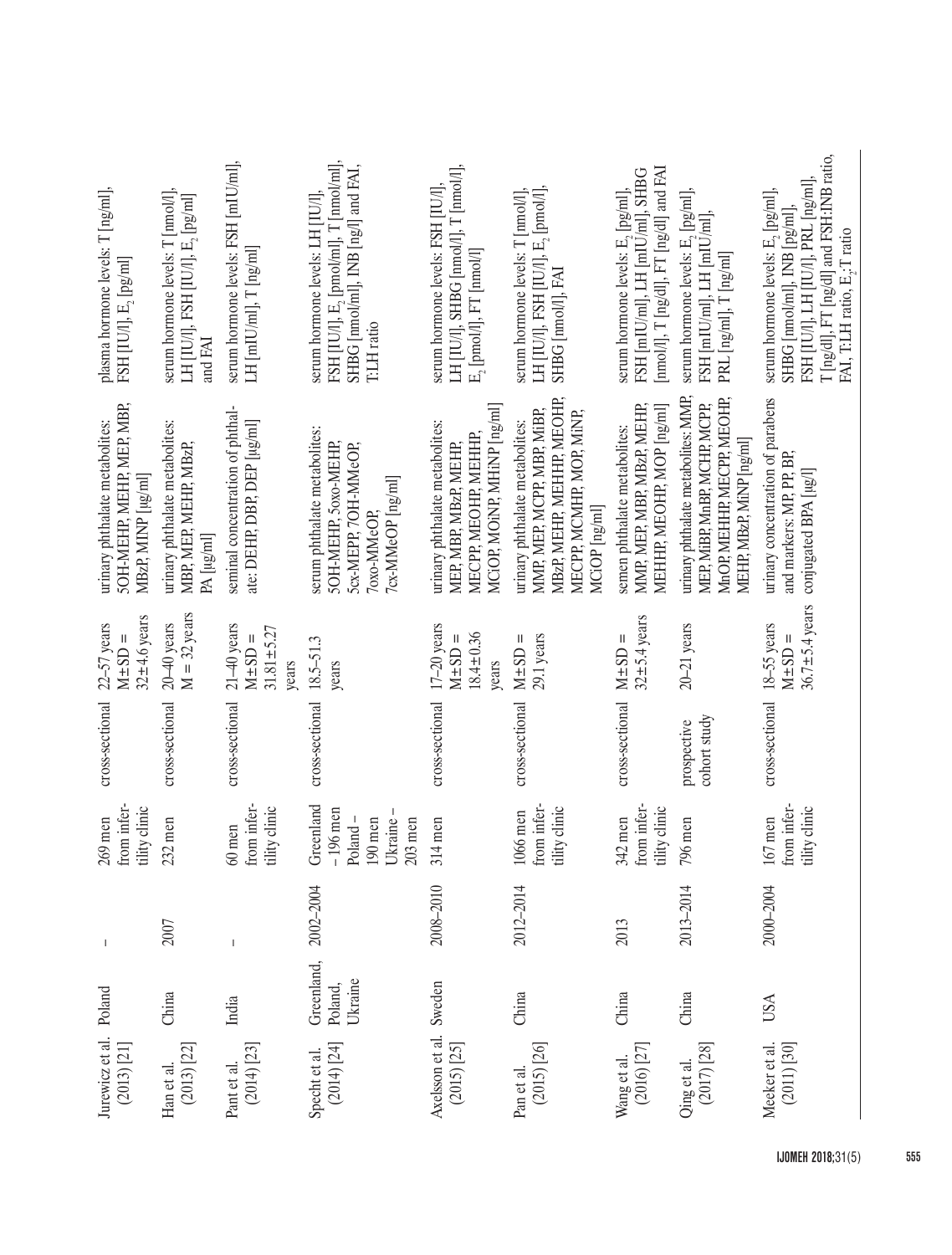| Study                                  | Location   | Period                        | Sample                                   | Study design                              | Age                                                         | Definition of exposure                                                                                                                                                     | Outcome                                                                                                                  |
|----------------------------------------|------------|-------------------------------|------------------------------------------|-------------------------------------------|-------------------------------------------------------------|----------------------------------------------------------------------------------------------------------------------------------------------------------------------------|--------------------------------------------------------------------------------------------------------------------------|
| Jurewicz et al.<br>$(2017)$ [31]       | Poland     | 2008-2011                     | from infer-<br>ility clinic<br>$315$ men | cross-sectional                           | $32.14 \pm 4.2$<br>$M \pm SD =$<br>years                    | urinary concentration of parabens:<br>MP, EP, PP, BP, iBuP [µg/l]                                                                                                          | serum hormone levels: T [ng/ml],<br>$E_2$ [pg/ml], FSH [IU/l]                                                            |
| $(2008)$ $[33]$<br>Han et al           | China      | 2004-2006                     | from infer-<br>ility clinic<br>$212$ men | cross-sectional                           | $29.37 + 4.232$<br>$20 - 41$ years<br>$M \pm SD =$<br>years | urinary concentration of metabo-<br>lite of pyrethroids: 3-PBA [µg/l]                                                                                                      | serum hormone levels: FSH [IU/l],<br>LH [IU/I], E <sub>2</sub> [pg/ml], T [ng/ml]                                        |
| $(2009)$ $[34]$<br>Meeker et al.       | USA        | 2000-2003                     | from infer-<br>tility clinic<br>161 men  | cross-sectional                           | $36 + 5.8$ years<br>18-54 years<br>$M \pm SD =$             | urinary concentration of metabo-<br>cis-DCCA, trans-DCCA [ng/ml]<br>lites of pyrethroids: 3-PBA.                                                                           | SHBG [nmol/ml], INB [pg/ml], LH [IU/l],<br>serum hormone levels: T [ng/d]<br>FSH [IU/I], E <sub>2</sub> [pg/ml] and FAI  |
| Radwan et al.<br>$(2014)$ $[35]$       | Poland     | 2008-2011                     | from infer-<br>ility clinic<br>334 men   | cross-sectional                           | 22-44.8 years<br>$32.24 \pm 4.43$<br>$M \pm SD =$<br>years  | 3-PBA, cis-DCCA, trans-DCCA,<br>metabolites of pyrethroids:<br>urinary concentration of<br>BDCA [µg/]                                                                      | plasma hormone levels: T [ng/ml],<br>FSH [IU/l], $\mathrm{E}_{2}$ [pg/ml]                                                |
| $(2014)$ $[36]$<br>Yoshinaga<br>et al. | Japan      | 1999-2000<br>2002-2003<br>and | 322 men                                  | cross-sectional                           | 18-24 years                                                 | urinary concentration of metabo-<br>lite of pyrethroid: 3-PBA [ng/ml]                                                                                                      | INB [pg/ml], FT [pmol/l] and T:LH ratio<br>LH [IU/I], T [nmol/l], SHBG [nmol/l]<br>serum hormone levels: FSH [IU/l],     |
| $(2006)$ $[38]$<br>Meeker et al        | USA        | 2000-2003                     | from infer-<br>tility clinic<br>268 men  | cross-sectional                           | $36.1 \pm 5.4$ years<br>$M \pm SD =$                        | urinary metabolites of insecticides:<br>TCPY (metabolite of chlorpyrifos<br>1N (metabolite of carbaryl<br>and chlorpyrifos-methyl)<br>and naphthalene) [µg/l]              | serum hormone levels: T [ng/dl]<br>SHBG [nmol/ml], INB [pg/ml],<br>LH [IU/I], FSH [IU/I] and FAI                         |
| Meeker et al.<br>$(2007)$ [39]         | <b>USA</b> | 2000-2003                     | irom infer-<br>ility clinic<br>322 men   | $\frac{1}{2}$ cross-sectional 20–54 years |                                                             | urinary metabolites of insecticides:<br><b>TCPY</b> (metabolite of chlorpyrifos<br>2N ((metabolites of carbaryl<br>and chlorpyrifos-methyl), 1N<br>and naphthalene) [µg/l] | serum hormone levels: $E_2$ [pg/ml],<br>PRL [ng/ml]                                                                      |
| Omoike et al.<br>$(2015)$ $[40]$       | USA        | 1999-2002                     | 356 men                                  | cross-sectional                           | $Me = 37$ years<br>$20 - 55$ years                          | phosphate insecticides metabolites:<br>urinary concentrations of organo-<br>TCPY, DEPH, DETP, DEDTP,<br>DMP, DMTP, DMDTP [ng/ml]                                           | serum hormone levels: T [% change],<br>$\mathbb{E}_1$ [% change]                                                         |
| $(2015)$ $[37]$<br>Melgarejo<br>et al. | Spain      | 2012-2013                     | rom infer-<br>ility clinic<br>116 men    | cross-sectional                           | 35.1 $\pm$ 4.6 years<br>25-38 years<br>$M \pm SD =$         | phosphate pesticides metabolites:<br>urinary concentrations of organo-<br>DMP, DMTP, DMDTP, DEPH,<br>DETP, DEDTP [µg/]                                                     | serum hormone levels: FSH [mIU/ml],<br>LH [mIU/ml], $T$ [nmol/l], $E_2$ [pmol/l],<br>E <sub>2</sub> :T ratio, T:LH ratio |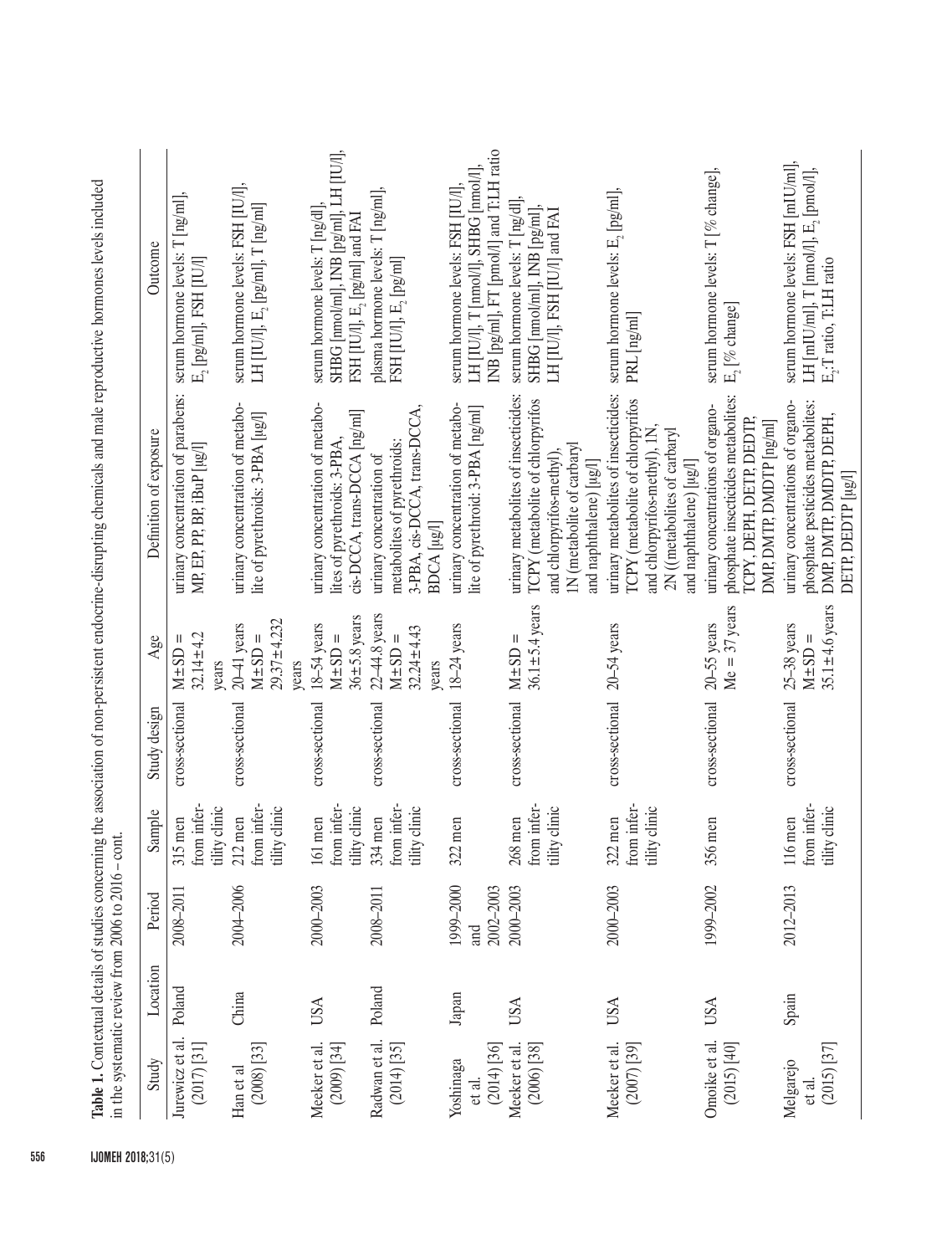| mono-n-octyl phthalate; MoiNP - mono(oxo-isononyl) phthalate; MOP - mono-n-octyl phthalate; MP - methyl paraben; PA - phthalic acid; PRL - prolactin; SHBG - sex hormone-binding<br>5-oxyhexyl phthalate; 7cx-MmeOP - mono-4-methyl-7-carboxyheptyl phthalate; 7OH-MmeOP - mono-4-methyl-7-hydroxy-octyl phthalate; 7oxo-MmeOP - mono-4-methyl-7-oxooctyl<br>2N - 2-naphthol; 3-PBA - 3-phenoxybenzoic acid; 5cx-MEPP - 5-carboxy-mono-2-ethylpenty phthalate; 5OH-MEHP - mono-(2-ethyl-5-hydroxyhexyl)phthalate; 5oxo-MEHP - 2-ethyl-<br>phthalate; BDCA-cis-2;2-dibromovinyl-2;2-dimethylcyclopropane-1-carboxylic acid; BP-butyl paraben; BPA-bisphenol A; cis-DCCA-cis-3-2;2-dichlorovinyl-2;2-dimethylcyclopropane<br>carboxylic acid; DBP - dibutyl phthalate; DEDTP - diethyldithiophosphate; DEHP - di(2-ethylhexyl) phthalate; DEP - diethyl phthalate; DEPH - diethylphosphate; DETP - diethylthio-<br>phosphate; DMDTP - dimethyldithiophophate; DMP - dimetylphosphate; DMTP - dimethylthiophosphate; E, - estradiol; EP - ethyl paraben; PP - propyl paraben; FAI - free androgen<br>phthalate; MCOP - monocarboxyisooctyl phthalate; MCPP - mono(3-carboxypropyl) phthalate; MECPP - mono-(2-ethyl-5-carboxypentyl) phthalate; MEHHP - mono(2-ethyl-5-hydrox-<br>ylhexyl) phthalate; MEHP - mono(2-ethylhexyl) phthalate; MEOHP - mono(2-ethyl-5-oxohexyl) phthalate; MEP - monoethyl phthalate; MHNP - mono-(hydroxy-iso-nonyl) phthalate;<br>free testosterone; iBuP - iso-butyl paraben; INB - inhibin B; LH - luteinizing hormone; MBP - mono(n-butyl) phthalate; MBzP - mono-<br>benzyl phthalate; MciOP – mono(carboxy-isooctyl) phthalate; MCMHP – mono-(2-carboxymethyl) hexyl phthalate; MCHP – monocyclohexyl phthalate MCNP – monocarboxyisononyl<br>MiBP – monoisobutyl phthalate; MINP – monoisononyl phthalate; MiNP – mono(hydroxyl-isononyl) phthalate; MMP – monomethyl phthalate; MnBP – mono-n-butyl phthalate; MnOP –<br>Table 2. The main findings of studies concerning the association of non-persistent endocrine-disrupting chemicals and male reproductive hormones levels included<br>globulin; T - testosterone; TCPY - 3;5;6-trichloro-2-pyridinoi; 1N - 1-naphthoi; trans-DCCA - trans-3-2;2-dichlorovinyl-2;2-dimethylcyclopropane carboxylic acid. | Main findings | BPA was significantly associated with SHBG ( $\beta = 0.07$ ; 95% C1: 0.007-0.13); there was a significant inverse<br>association between urinary BPA concentration and both FAI and FAI/LH ratio ( $\beta = -0.05$ ;<br>95% CI: -0.09-(-0.004); and $\beta = -0.11$ ; 95% CI: -0.18-(-0.03), respectively) | as the serum sample there was a positive association between BPA and FSH ( $\beta = 1.23$ ; 95% CI: 1.1-1.4) and<br>BPA and FSH (β = 1.18; 95% CI: 1.04–1.34) and between BPA and E <sub>3</sub> :T ratio (β = 0.86; 95% CI: 0.75–0.97)<br>geometric mean BPA concentrations from multiple urine samples there were a positive association between<br>a suggestive inverse association between BPA and INB ( $\beta = -16.8$ ; 95% CI: -33.8-0.22); in the model using<br>in the model using only BPA concentrations measured in the single urine sample collected on the same day | higher daily BPA excretion was associated with higher T concentrations in men ( $\beta = 0.046$ ; 95% CI: 0.015-0.076;<br>$p = 0.004$ | men in the highest quartile (> 6.44 ng/ml <sub>(ssm</sub> ) of BPA excretion had an average 18% higher T (95% CI: 8-28%),<br>22% higher LH (95% CI: 6-39%), and 13% higher E <sub>2</sub> (95% CI: 4-24%) | minor differences in INB, LH and E <sub>2</sub> were observed between the 2 weeks but these were not related to exposure | associated with E <sub>2</sub> – increase IQR in MEHP was associated with a 6.8% decline in E <sub>2</sub> (95% CI: -11.2-(-2.4)%);<br>a 14.9 ng/dl decrease in T (95% C1: -27.5-(-2.3) ng/dl; p-value = 0.02); SG-adjusted MEHP was inversely<br>T was inversely associated with SG-adjusted urinary MEHP - increase IQR in MEHP was associated with<br>no relationship among MEP, MBP, MBzP with any of the measured hormones | SHBG was positive associated with MEHP (β = 0.05; 95% CI: 0.02-0.09); FAI/LH ratio was inversely associated<br>with urinary MEHP concentrations ( $\beta$ = -0.06; 95% CI: -0.1-(-0.01)) |
|--------------------------------------------------------------------------------------------------------------------------------------------------------------------------------------------------------------------------------------------------------------------------------------------------------------------------------------------------------------------------------------------------------------------------------------------------------------------------------------------------------------------------------------------------------------------------------------------------------------------------------------------------------------------------------------------------------------------------------------------------------------------------------------------------------------------------------------------------------------------------------------------------------------------------------------------------------------------------------------------------------------------------------------------------------------------------------------------------------------------------------------------------------------------------------------------------------------------------------------------------------------------------------------------------------------------------------------------------------------------------------------------------------------------------------------------------------------------------------------------------------------------------------------------------------------------------------------------------------------------------------------------------------------------------------------------------------------------------------------------------------------------------------------------------------------------------------------------------------------------------------------------------------------------------------------------------------------------------------------------------------------------------------------------------------------------------------------------------------------------------------------------------------------------------------------------------------------------------------------------------------------------------------------------------|---------------|-------------------------------------------------------------------------------------------------------------------------------------------------------------------------------------------------------------------------------------------------------------------------------------------------------------|------------------------------------------------------------------------------------------------------------------------------------------------------------------------------------------------------------------------------------------------------------------------------------------------------------------------------------------------------------------------------------------------------------------------------------------------------------------------------------------------------------------------------------------------------------------------------------|---------------------------------------------------------------------------------------------------------------------------------------|-----------------------------------------------------------------------------------------------------------------------------------------------------------------------------------------------------------|--------------------------------------------------------------------------------------------------------------------------|---------------------------------------------------------------------------------------------------------------------------------------------------------------------------------------------------------------------------------------------------------------------------------------------------------------------------------------------------------------------------------------------------------------------------------|------------------------------------------------------------------------------------------------------------------------------------------------------------------------------------------|
| index; FSH - follicle-stimulating hormone; FT - !<br>in the systematic review from 2006 to 2016                                                                                                                                                                                                                                                                                                                                                                                                                                                                                                                                                                                                                                                                                                                                                                                                                                                                                                                                                                                                                                                                                                                                                                                                                                                                                                                                                                                                                                                                                                                                                                                                                                                                                                                                                                                                                                                                                                                                                                                                                                                                                                                                                                                                  | Exposure      | <b>BPA</b>                                                                                                                                                                                                                                                                                                  | <b>BPA</b>                                                                                                                                                                                                                                                                                                                                                                                                                                                                                                                                                                         | <b>BPA</b>                                                                                                                            | <b>BPA</b>                                                                                                                                                                                                | BP, MEP, MBP                                                                                                             | EP,<br>MEHP, MBP, MBzP, M<br><b>MEHHP, MEOHP</b>                                                                                                                                                                                                                                                                                                                                                                                | MECPP, MCPP, MEP, MBzP,<br>MBP, MCNP, MCOP, MiBP<br>MEHP, MEHHP, MEOHP,                                                                                                                  |
|                                                                                                                                                                                                                                                                                                                                                                                                                                                                                                                                                                                                                                                                                                                                                                                                                                                                                                                                                                                                                                                                                                                                                                                                                                                                                                                                                                                                                                                                                                                                                                                                                                                                                                                                                                                                                                                                                                                                                                                                                                                                                                                                                                                                                                                                                                  | Source        | Mendiola et al.<br>$(2010)$ [12]                                                                                                                                                                                                                                                                            | Meeker et al.<br>(2010) [13]                                                                                                                                                                                                                                                                                                                                                                                                                                                                                                                                                       | Galloway et al.<br>$(2010)$ [14]                                                                                                      | $(2014)$ [15]<br>Lassen et al.                                                                                                                                                                            | Janjua et al.<br>(2007) [17]                                                                                             | $(2009)$ $[18]$<br>Meeker et al.                                                                                                                                                                                                                                                                                                                                                                                                | Mendiola et al.<br>$(2011)$ [19]                                                                                                                                                         |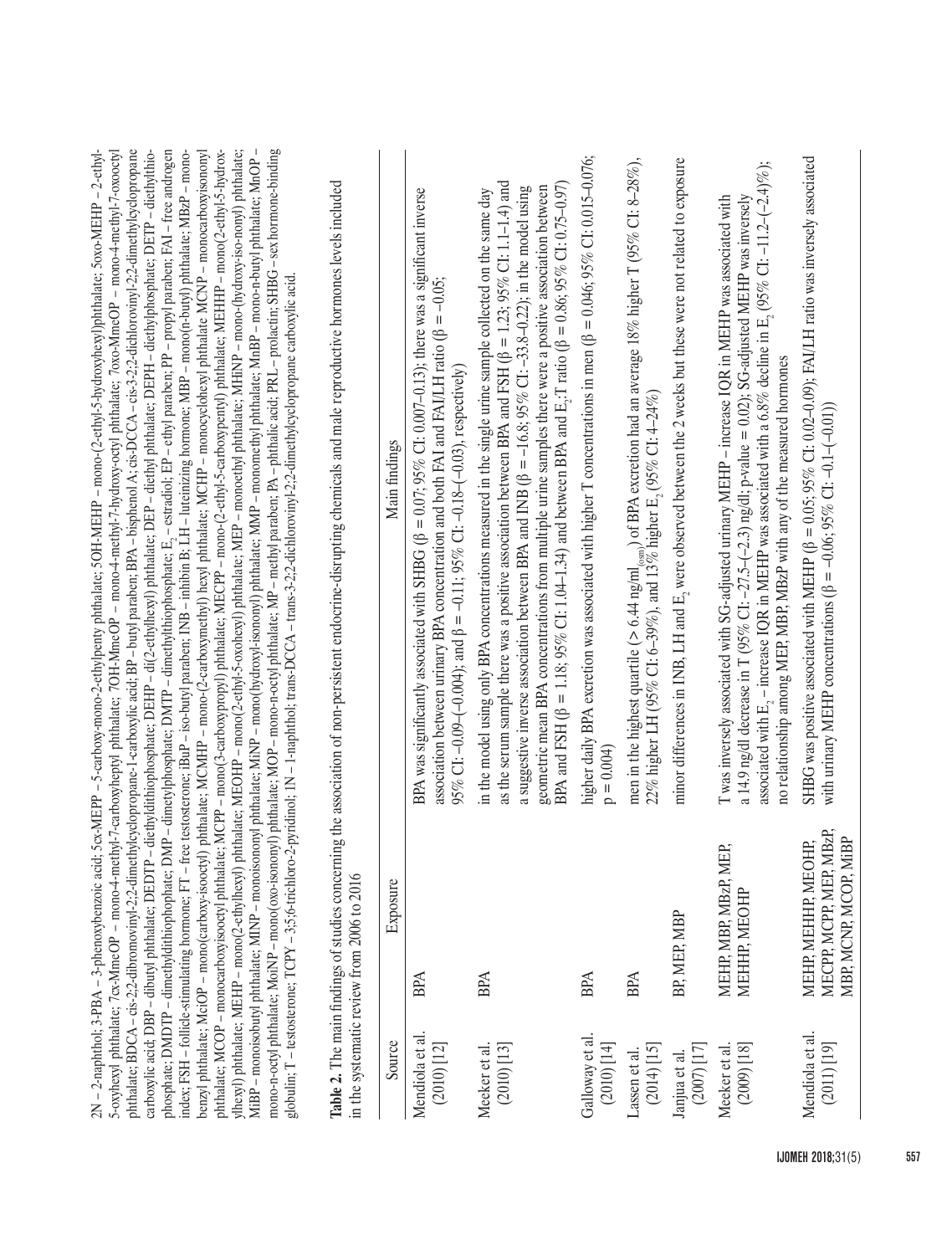|                                    | in the systematic review from $2006$ to $2016 -$ cont.                                           | respectively the main image of the association of the concentration of the concentration of the concentration of the concentration of the concentration of the concentration of the concentration of the concentration of the                                                                                                                                                                                                                                                                                                                                                                                                                                                                                                                                                                                                                                                           |
|------------------------------------|--------------------------------------------------------------------------------------------------|-----------------------------------------------------------------------------------------------------------------------------------------------------------------------------------------------------------------------------------------------------------------------------------------------------------------------------------------------------------------------------------------------------------------------------------------------------------------------------------------------------------------------------------------------------------------------------------------------------------------------------------------------------------------------------------------------------------------------------------------------------------------------------------------------------------------------------------------------------------------------------------------|
| Source                             | Exposure                                                                                         | Main findings                                                                                                                                                                                                                                                                                                                                                                                                                                                                                                                                                                                                                                                                                                                                                                                                                                                                           |
| Joensen et al.<br>$(2012)$ $[20]$  | MECPP, MOP, MCPP, MiNP,<br>MEHP, MEHHP, MEOHP,<br>MEP, MnBP, MiBP, MBzP,<br>MhiNP, MoiNP, MciOP  | variable; % MINP was negatively associated with FAI, with a 15% lowest (95% C1: -23-(-8)) FAI for the highest<br>lowest, 95 CI%: 1-18%; $p = 0.03$ ) and this association was confirmed when MnBP was modeled as a continuous<br>testosterone (-7% for the highest (11.28-28.97) vs. lowest (0.93-5.38) % MEHP quartile; 95% C1:-13-(-1)%),<br>SHBG was 10% higher in the highest quartile (95% CI: 2-18%); % MEHP was negatively associated with total<br>$(8.31-27.38)$ vs. lowest $(0.28-3.17)$ quartile of % MiNP; T/LH ratio and FAI/LH ratio were 9% lower (95% CI:<br>$-18$ -( $-0.4$ )%) and 19% lower (95% CI: -30-( $-8$ )%) in the highest compared with the lowest % MiNP quartile;<br>LH was positively associated with MnBP (9% higher LH in the highest MnBP quartile compared with the<br>free testosterone (-7%; 95% CI: -12-(-0.3)%) and FAI (-9%; 95% CI: -16-(-1)%) |
| Jurewicz et al.<br>(2013) [21]     | 5OH-MEHP, MEHP, MEP,<br>MBP, MBzP, MINP                                                          | in adjusted analysis there was a negative relationship between MEHP and T level ( $p = 0.038$ )                                                                                                                                                                                                                                                                                                                                                                                                                                                                                                                                                                                                                                                                                                                                                                                         |
| $(2013)$ $[22]$<br>Han et al.      | MBP, MEP, MEHP, MBzP, PA                                                                         | $-0.13$ ; p < 0.05; R = 0.18; p < 0.05, respectively) but not in adjusted analysis; there were a significant positive<br>correlation between LH and MBP ( $R = 0.14$ , $p < 0.05$ ) and between FSH and total PA ( $R = 0.15$ , $p < 0.05$ )<br>E, was correlated with MBP, MEHP and total PA in the preliminary analysis ( $R = -0.12$ , $p < 0.05$ ; $R =$<br>in uncontrolled analysis; there were no associations after adjusted for potential risk factors                                                                                                                                                                                                                                                                                                                                                                                                                          |
| $(2014)$ $[23]$<br>Pant et al.     | DEHP, DBP, DEP,                                                                                  | DBP/DEHP showed negative association with testosterone (DBP $\beta = -0.61$ , p < 0.04; DEHP $\beta = -0.96$ , p < 0.02);<br>DEHP/DBP was not significantly associated with FSH and LH but the trend of regression coefficient was negative                                                                                                                                                                                                                                                                                                                                                                                                                                                                                                                                                                                                                                             |
| $(2014)$ $[24]$<br>Specht et al.   | 5cx-MmeOP, 7OH-MmeOP,<br>7oxo-MmeOP, 7cx-MmeOP<br>5OH-MEHP, oxo-MEHP,                            | proxy-MEHP and - MiNP were negatively associated with T, and for proxy-MiNP, SHBG; SHBG was negatively<br>associated with 7cx-MmeHP, and the T/LH ratio was negatively associated with 5OH-MEHP                                                                                                                                                                                                                                                                                                                                                                                                                                                                                                                                                                                                                                                                                         |
| Axelsson et al.<br>$(2015)$ $[25]$ | MECPP, MEOHP, MEHHP,<br>MEP, MBP, MBzP, MEHP,<br>MciOP, MoiNP, MhiNP                             | (p = 0.022, $\eta^2$ = 1.7%; p = 0.027, $\eta^2$ = 1.7%) in adjusted analysis; in categorized urinary exposure there were<br>no differences in reproductive hormones between man in the highest quartile and those in the lowest quartile<br>continuously treated urinary % MEHP was negatively associated with testosterone and free testosterone<br>of any of examined urinary phthalate metabolites                                                                                                                                                                                                                                                                                                                                                                                                                                                                                  |
| $(2015)$ $[26]$<br>Pan et al.      | EHHP,<br>MEOHP, MECPP, MCMHP,<br>MMP, MEP, MCPP, MBP,<br>MiBP, MBzP, MEHP, M<br>MOP, MiNP, MciOP | MiBP was also negatively associated with T ( $p = 0.02$ ), FT ( $p = 0.001$ ), FAI ( $p = 0.012$ ) and LH ( $p < 0.001$ );<br>for $E_p$ a significant negative relationship with MEHP (p = 0.04) and suggestive relationship with % MEHP<br>MBP was negatively associated with T ( $p = 0.007$ ), FT ( $p < 0.001$ ), LH ( $p = 0.002$ ) and FAI ( $p = 0.001$ );<br>(p = 0.055) was observed; no significant associations between SHBG and any phthalate metabolites                                                                                                                                                                                                                                                                                                                                                                                                                   |
| $(2016)$ $[27]$<br>Wang et al.     | MEHP, MEHHP, MEOHP,<br>MMP, Mep, MBP, MBzP,<br>MEP                                               | tertile compared with the lowest tertile, 95% CI: 0.24-6.4 pg/ml; p for trend = 0.03); LH was positively associated<br>trend = 0.03); T was negatively associated with MEOHP (10% lower T in the highest MEOHP tertile compared<br>with MEP (12% higher LH in the highest MEP tertile compared with the lowest tertile, 95% CI: 0.9-25%; p for<br>with the lowest tertile, 95% CI: -21(-0.6)%; p for trend = 0.04); in multivariate analysis no association between<br>in univariate analysis E, was positively associated with MMP (3.3 pg/ml higher estradiol in the highest MMP<br>semen phthalate metabolites and serum reproductive hormones levels                                                                                                                                                                                                                                |

**Table 2.** The main findings of studies concerning the association of non-nersistent endocrine-disrupting chemicals and male reproductive hormones levels included **Table 2.** The main findings of studies concerning the association of non-persistent endocrine-disrupting chemicals and male reproductive hormones levels included

| 558 |  | <b>IJOMEH 2018;31(5)</b> |
|-----|--|--------------------------|
|-----|--|--------------------------|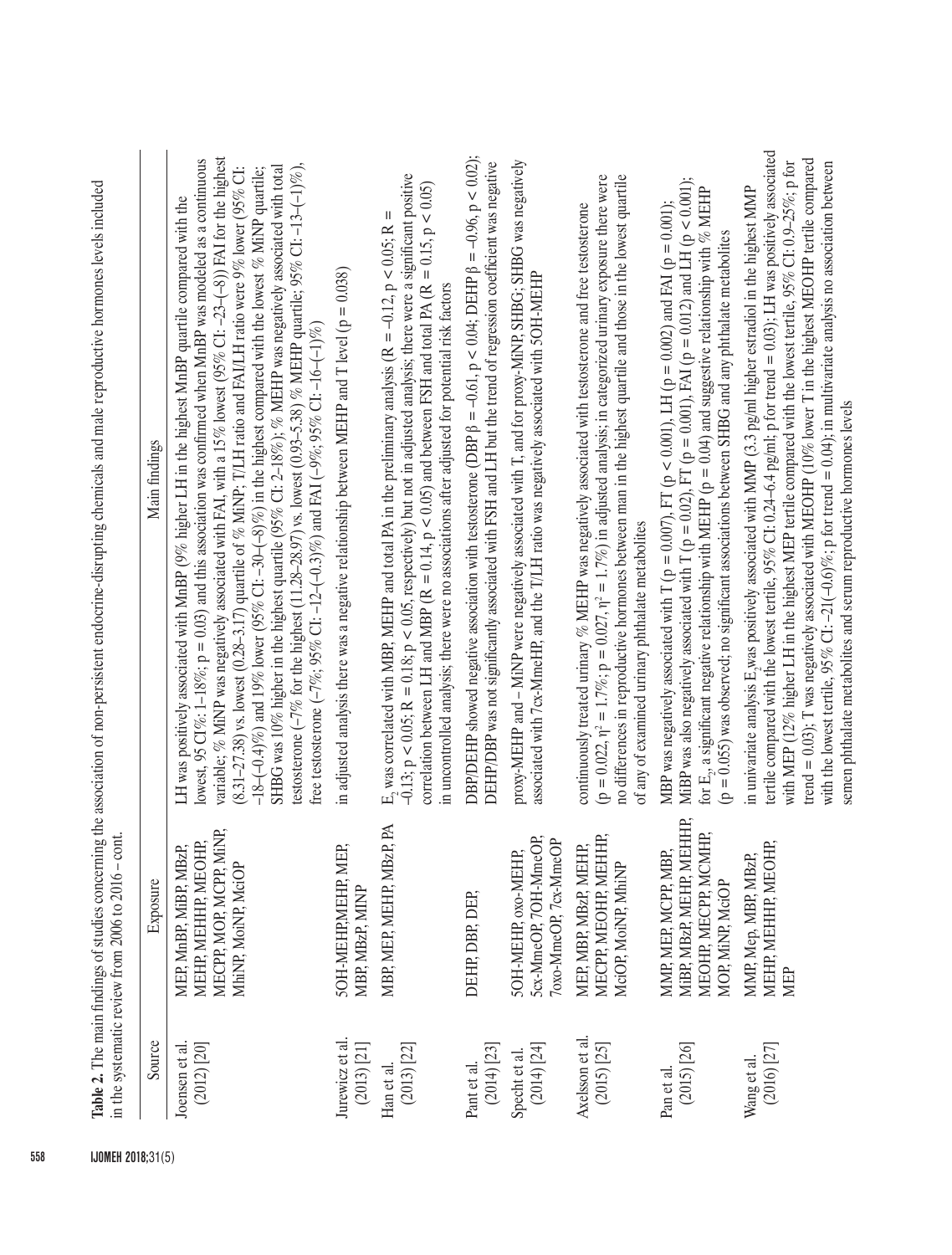| $(2017)$ $[28]$<br>Qing et al.      | OHP,<br>MMP, MEP, MiBP, MnBP,<br>MEHHP, MECPP, ME<br>MCHP, MCPP, MnOP,<br>MEHP, MBzP, MiNP | all hormone outcomes were associated with at least one phthalate metabolite; all metabolites (except MEHP)<br>declines after relocations of men (p < 0.001 respectively), at the same time E <sub>2</sub> and LH increased (by 34.2%<br>and 10%, respectively) and T decreased (by $7\%$ )                                                                                                                                                                         |
|-------------------------------------|--------------------------------------------------------------------------------------------|--------------------------------------------------------------------------------------------------------------------------------------------------------------------------------------------------------------------------------------------------------------------------------------------------------------------------------------------------------------------------------------------------------------------------------------------------------------------|
| $(2011)$ $[30]$<br>Meeker et al.    | MP, PP, BP, BPA                                                                            | there were no association between urinary parabens and hormones levels                                                                                                                                                                                                                                                                                                                                                                                             |
| Jurewicz et al.<br>$(2017)$ $[31]$  | MP, EP, PP, BP, iBuP                                                                       | in multivariate linear regression models the negative association was observed between urinary concentration<br>of BP and T level ( $p = 0.031$ )                                                                                                                                                                                                                                                                                                                  |
| $(2008)$ $[33]$<br>Han et al.       | 3-BPA                                                                                      | there was significant association between 3-BPA and LH, $E_2$ ( $p = 0.013$ , $p = 0.022$ , respectively),<br>but no associations was found in the other detected hormones                                                                                                                                                                                                                                                                                         |
| $(2009)$ $[34]$<br>Meeker et al.    | 3-BPA, cis-DCCA,<br>trans-DCCA                                                             | men in the highest 3BPA category ( $> 75$ th) had significantly higher FSH levels ( $p = 0.001$ ; p for trend among low<br>$($ < 50th), medium (50th-75th) and high $($ > 75th) categories $p = 0.002$ ); additionally cis-DCCA and trans-DCCA<br>were inversely associated with INB (p for trend = 0.03 and $p = 0.02$ respectively)                                                                                                                              |
| Radwan et al<br>$(2014)$ [35]       | 3-BPA, CDCCA, TDCCA,<br><b>BDCA</b>                                                        | the level of TDCCA greater than 50th was negatively related to the level of T ( $p = 0.04$ )                                                                                                                                                                                                                                                                                                                                                                       |
| Yoshinaga et al.<br>$(2014)$ [36]   | 3-BPA                                                                                      | no association between urinary 3-BPA and serum hormone levels                                                                                                                                                                                                                                                                                                                                                                                                      |
| $(2006)$ $[38]$<br>Meeker et al.    | TCPY, IN                                                                                   | in T concentration; the highest TCPY quintile was associated with a T decline of 83 ng/dl (-128-(-39)) compared<br>and inverse association between IN concentrations and decreased T levels ( $\beta = -24.3$ ; 95% C1: -43.3-(-5.21))<br>with the lowest TCPY quintile; positive association between TCPY and FAI ( $\beta = 0.93$ ; 95% CI: 0.89-0.98)<br>an interquartile range increase in TCPY was association with a decline of 25 ng/dl (95% CI: -40-(-10)) |
| Meeker et al.<br>$(2007)$ [39]      | TCPY, 1N, 2N                                                                               | an interquartile range increase in TCPY was associated with a 1.36 pg/ml decline (95% CI: -2.91-(-0.22))<br>in $E_2$ concentration                                                                                                                                                                                                                                                                                                                                 |
| Omioke et al.<br>$(2015)$ $[40]$    | TCPY, DEP, DETP, DEDTP,<br>DMP, DMTP, DMDTP                                                | in adjusted models there was an association between DEP and $T$ (-2.5; 95% CI: -3.5-(-1.4)%)                                                                                                                                                                                                                                                                                                                                                                       |
| Melgarejo et al.<br>$(2015)$ $[37]$ | DEP,<br>DMP, DMTP, DMDTP,<br>DETP, DEDTP                                                   | $0.81-22.1$ ; $p < 0.05$ ; $\beta = 3.2$ ; $95\%$ CI: $0.08-6.2$ ; $p < 0.05$ , respectively); there was a negative association between<br>there was a positive association between DEDTP concentration and LH and FSH levels ( $\beta = 11.4$ ; 95% CI:<br>the DEDTP and T/LH ratio ( $\beta = -9.6$ ; 95% CI: -18.7-(-0.5); p < 0.05                                                                                                                             |
| Other abbreviations as in Table 1.  |                                                                                            | CI-confidence interval; SG-specific gravity; IQR-interquartile range; proxy-MEHP-total serum concentrations of the DEHP metabolites.                                                                                                                                                                                                                                                                                                                               |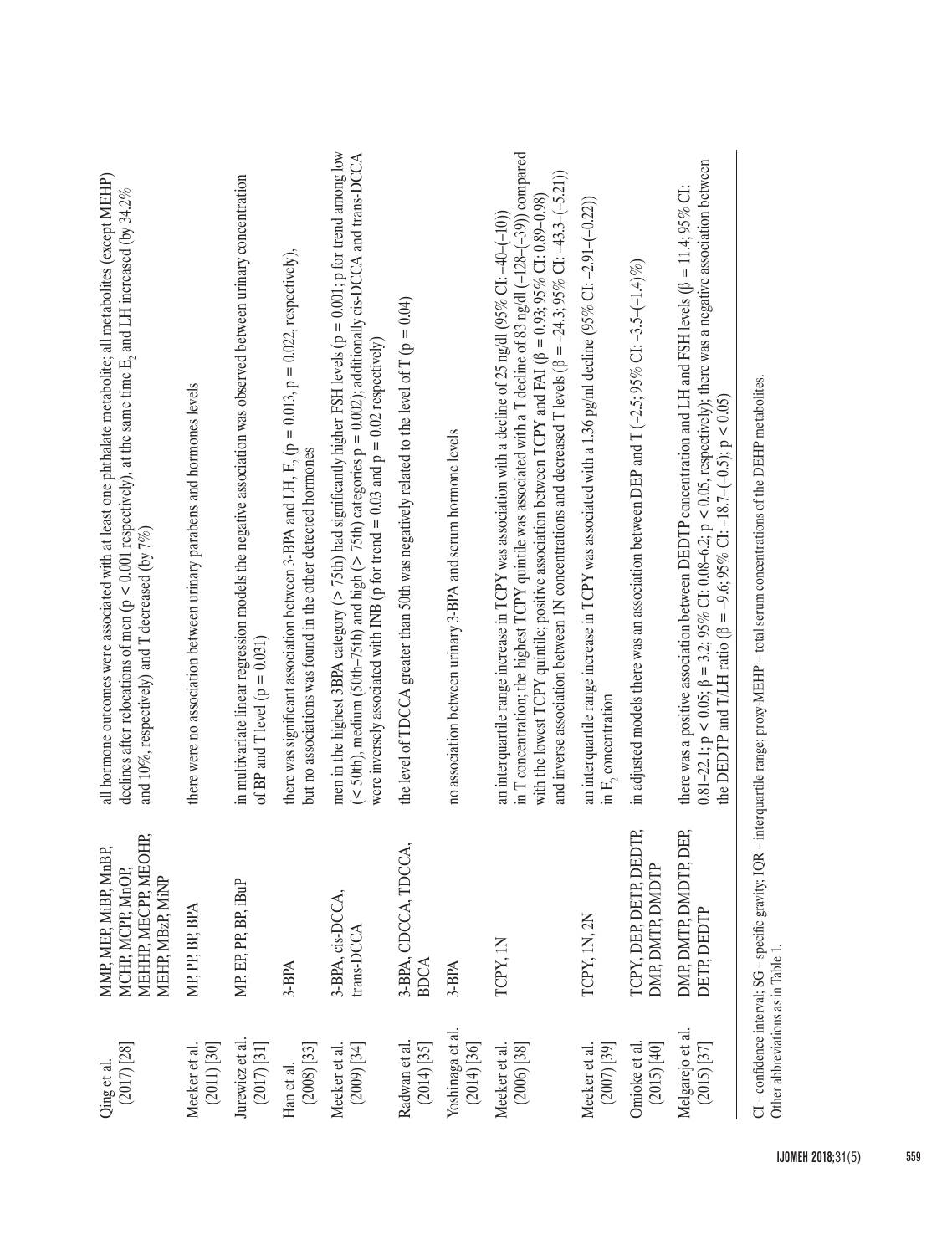phthalate (MEHHP), mono(2-ethyl-5-oxohexyl) phthalate (MEOHP) and mono (2-ethyl-5-carboxypentyl) phthalate (MECPP) and free testosterone. The study conducted by Axelsson et al. (2015) [25] indicated that  $%$  MEHP was negatively associated with testosterone (T) ( $p = 0.022$ ,  $\eta^2$  = 1.7%) and free testosterone (FT) (p = 0.027,  $\eta^2 = 1.7\%$ ) in the adjusted model. In the prospective ongoing study conducted by Qing [28] all hormone outcomes were associated with at least one phthalate metabolite. A comparison of phthalate metabolites between baseline and the follow-up showed that all but MEHP substantially declined after the relocation ( $p < 0.001$  respectively). At the same time  $E_2$  and LH increased (by 34.2%, 10%, respectively), and T decreased (by 7%). In all the remaining studies exposure to phthalate was negatively associated with testosterone levels [18–21,23–26], too. Whereas Wang et al. (2016) [27] and Han et al. (2013) [22] didn't find any significant association between phthalate exposure and serum reproductive hormones levels. Janjua et al. [17] conducted the clinical study on 26 healthy young male volunteers which were assigned to daily whole body topical application of 2 mg/cm<sup>2</sup> basic cream formulation each without and with the 2% compounds. Authors did not reveal any short-term influence on the reproductive hormones levels in the case of the examined men.

#### **Parabens and male reproductive hormones**

Parabens are extensively used as antimicrobial preservatives in food, cosmetics, toiletries and pharmaceuticals [29]. According to our knowledge only 3 studies examine the association between exposure to parabens and reproductive hormones in the case of men [17,30,31]. The studies were conducted in Poland, Denmark and USA. Jurewicz et al. (2017) [31] and Meeker et al. (2011) [30] assessed urinary concentrations of parabens whereas Janjua et al. (2007) [17] assessed serum level of butyl paraben (BP). In all the remaining studies reproductive hormones levels were measured in serum. Jurewicz et al. [31] showed that BP was negatively associated with the level of testosterone ( $p = 0.031$ ). While Janjua et al. [17] and Meeker et al. [30] did not reveal any association between exposure to parabens and serum hormone levels. Further studies are necessary to clarify the association between environmental exposure to parabens and reproductive hormones levels in the case of adult men.

#### **Synthetic pyrethroids and male reproductive hormones**

Synthetic pyrethroids constitute the class of insecticides and are found in many formulations used in agriculture for controlling insect pests in crops, forestry and in gardens. They are also widely used as insecticides in household and public buildings [32]. Synthetic pyrethroids are most common insecticides used nowadays [32]. These chemicals possess hormonal activities and have also been classified as endocrine disruptors [33]. In the review 4 original papers concerning the relationship between synthetic pyrethroids and male reproductive hormones were included [33–36]. The studies were conducted in China [33], USA [34], Poland [35] and Japan [36]. All the participants were recruited from medical centers except for Yoshinaga et al. (2014) [36] where the participants were students from Kawasaki.

Exposure to synthetic pyrethroids was assessed by measuring pyrethroids metabolites in urine: 3-phenoxybenzoic acid (3-PBA) [33–36], cis-3-(2,2-dichlorovinyl)-2,2 dimethylocyclopropane carboxylic acid (CDCCA), trans-3-(2,2-dichlorovinyl)-2,2-dimethylocyclopropane carboxylic acid (TDCCA) [34,35] and cis-2,2-dibromovinyl-2,2 dimethylcyclopropane-1-carboxylic acid (DBCA) [35]. Radwan et al. (2014) [35] showed that the level of TDC-CA greater than 50th was negatively related to the level of T ( $p = 0.04$ ) but there was no association between reproductive hormones and other pyrethroids metabolites (CDCCA, 3PBA, DBCA). In the study performed by Han et al. [33] significant association was found between 3-PBA and LH, E<sub>2</sub> (p = 0.013, p = 0.022, respec-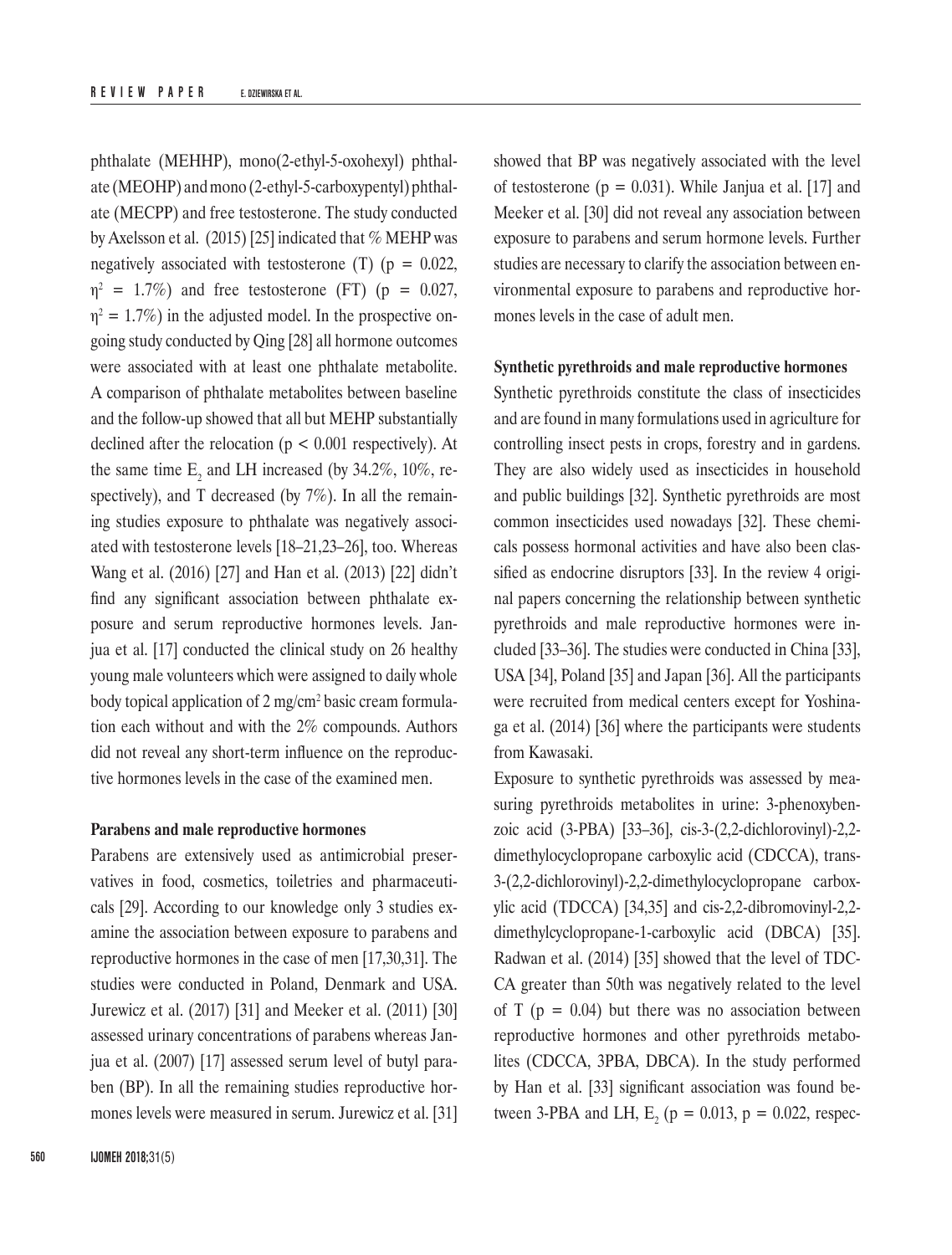tively). These results are similar to those of Meeker et al.'s study (2009b) [34], where suggestive positive association with LH was also found ( $p = 0.054$ ). Additionally, men in the highest 3-PBA category ( $\geq$  75th percentile) had significantly higher FSH levels ( $p = 0.001$ ) and had a suggestive decline in free androgen index (FAI) ( $p = 0.08$ ), too. Furthermore, cis-DCCA and trans-DCCA were negatively associated with inhibin B ( $p$  for trend = 0.03 and  $p$  for trend  $= 0.02$ , respectively). On the other hand Yoshinaga et al. (2014) [36] revealed that there was no associations between urinary 3-BPA and reproductive hormones levels.

# **Organophosphate pesticides and male reproductive hormones**

Organophosphate pesticides are used in agricultural and household for pest control [37]. These chemicals are widely used in agriculture and commerce [38]. Due to extensive use of such pesticides, a large proportion of the population is exposed to these chemicals or their environmental degradation products. Four original papers referring to exposure to organophosphate pesticides and levels of reproductive hormones were included in the review [37–40]. Three of the studies were conducted in the USA [38–40] and one in Spain [37]. All of the studies were cross-sectional. Participants were male partners in couples presenting to an infertility clinics, except for Omoike et al. (2015) [40] who derived data (subset of men  $(N = 356)$ ) from the crosssectional US National Health and Nutrition Examination Survey (NHANES).

In all reviewed studies serum hormones levels and urinary concentrations of metabolites of pesticides were measured. Meeker et al. (2006, 2007) [38,39] assessed the metabolites of chlorpyrifos, carbaryl, naphthalene: 3,5,6-trichloro-2-pyridinol (TCPY), 1-naphthol (1N), 2-naphthol (2N) whereas Omoike et al. (2015) [40] and Melgarejo et al. (2015) [37] measured 6 non-specific urinary metabolites of chlorpyrifos and chlorpyrifos-methyl: diethylphosphate (DEPH), diethylthiophosphate (DETP),

diethyldithiophosphate (DEDTP), dimethylphosphate (DMP), dimethylthiophosphate (DMTP), dimethyldithiophosphate (DMDTP). Both studies performed by Meeker et al. (2006, 2007) [38,39] indicated that there was an inverse association between urinary metabolites of non-persistent insecticides and reproductive hormones levels. Negative association between TCPY and testosterone concentration was found [38]. Interquartile range increase in TCPY was associated with a decline of 25 ng/dl (95% CI:  $-40-(-10)$ ) in testosterone level and the highest TCPY quintile was associated with a testosterone decline of 83 ng/dl  $(95\% \text{ CI: } -128 - (-39))$  as compared with the lowest TCPY quintile [38]. The next study performed by Meeker et al. (2007) [39] revealed that an interquartile range increase in TCPY was associated with a 1.36 pg/ml decline  $(95\%$  CI:  $-2.91-(-0.22)$ ) in E<sub>2</sub> concentration. Whereas Omoike et al. (2015) [40] observed a statistically significant inverse association between DEPH and testosterone  $(-2.5; 95\% \text{ CI: } -3.5 - (-1.4))$  when exposure was modeled as both a continuous or a categorical variable. The results are not consistent with Melgarejo et al. (2015) [37], where only DEDTP concentration was positively associated with serum LH and FSH concentrations levels (β = 11.4; 95% CI: 0.81–22.1; p < 0.05;  $β = 3.2$ ; 95% CI: 0.08–6.2; p < 0.05, respectively).

# **DISCUSSION**

# **Main findings**

The results of the reviewed original papers suggest that environmental exposure to non-persistent endocrine-disrupting chemicals may affect reproductive hormones levels. The summary of the results is presented in the Table 3. The results of studies analyzing the association between exposure to bisphenol A and male reproductive hormones levels (T, LH, FSH, SHBG,  $E_z$ , INB, prolactin (PRL)) are not consistent. When some results suggest that BPA was positively associated with some reproductive hormones levels, other studies didn't find such associations. Mendio-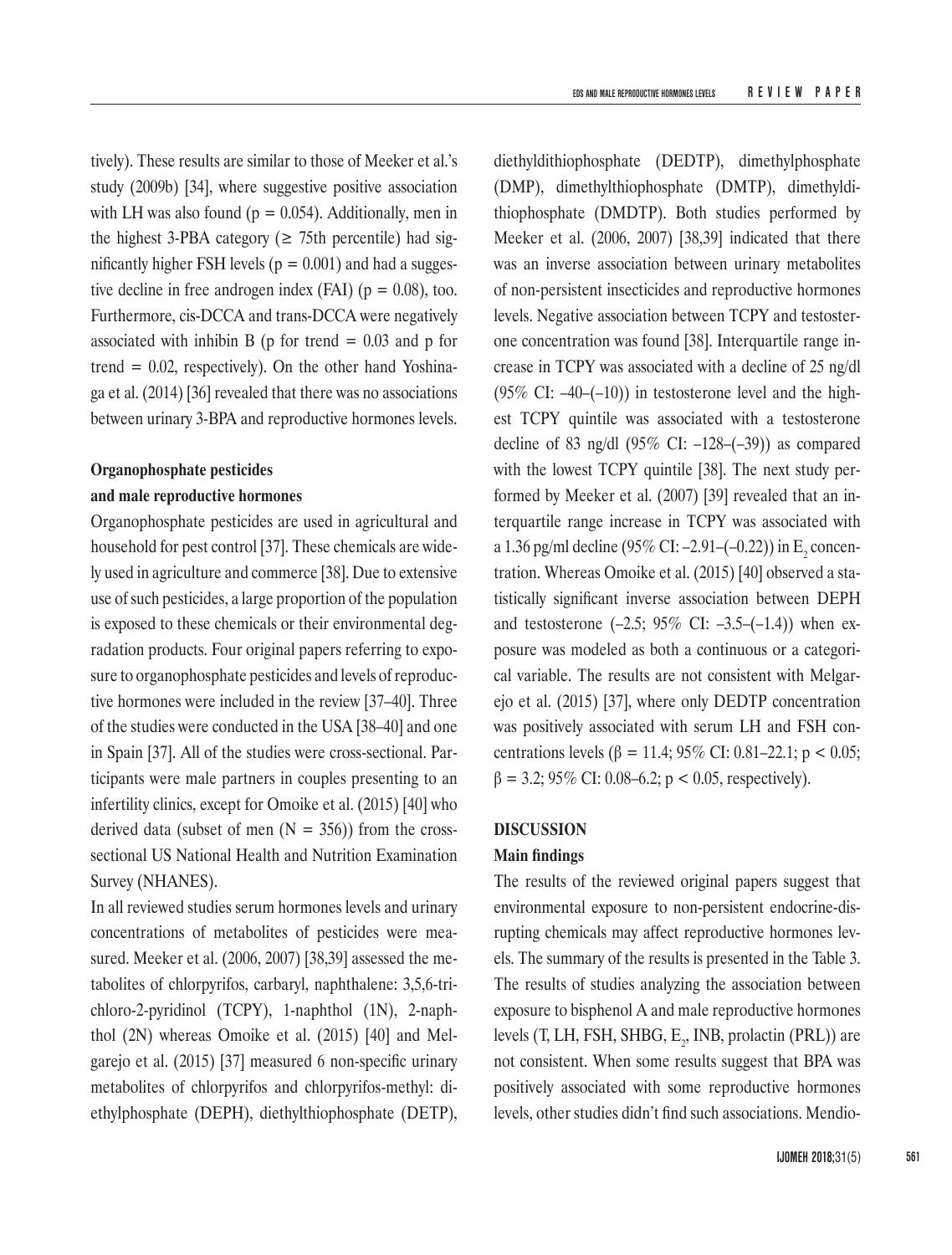| Table 3. The summary of the results of reviewed studies from 2006 to 2016 concerning environmental exposure to non-persistent endocrine-disrupting chemicals that<br>$(+)$ Jurewicz et al. (2017) [31]<br>(-) Meeker et al. $(2011)$ [30]<br><b>Endocrine</b> disruptors<br>parabens<br>$(+)$ Mendiola et al. $(2011)$ [19]<br>(+) Meeker et al. (2009) [18]<br>phthalates<br>Testosterone $(T)$ (-) Mendiola et al. (2010) [12]<br>$(-)$ Meeker et al. $(2010)$ [13]<br>bisphenol A (BPA)<br>may affect reproductive hormones levels<br>Outcome | $(-)$ Janjua et al. $(2007)$ [17]<br>+) Axelsson et al. $(2015)$ $[25]$<br>(+) Joensen et al. (2012) [20]<br>(+) Jurewicz et al. (2013) [21]<br>+) Specht et al. (2014) [24]<br>$(-)$ Januja et al. $(2007)$ [17]<br>$(-)$ Wang et al. (2016) [27]<br>$(+)$ Pant et al. (2014) [23]<br>$+$ ) Pan et al. (2015) [26]<br>$-$ ) Han et al. (2013) [22<br>$(+)$ Galloway et al. $(2010)$ [14<br>$(+)$ Lassen et al. $(2014)$ [15] | $(-)$ Melgarejo et al. $(2015)$ $[37]$<br>organophosphate insecticides<br>$(+)$ Omoike et al. (2015) [40]<br>$(+)$ Meeker et al. (2006) [38]<br>(-) Omoike et al. $(2015)$ [40]<br>$(-)$ Meeker et al. $(2007)$ [39]<br>(-) Meeker et al. (2006) [38]<br>(-) Meeker et al. (2011) [30] (-) Yoshinaga et al. (2014) [36]<br>$(-)$ Yoshinaga et al. $(2014)$ [36]<br>$(+)$ Radwan et al. $(2014)$ [35]<br>$(+)$ Meeker et al. $(2009)$ [34]<br>(-) Meeker et al. (2009) [34]<br>$(-)$ Han et al. $(2008)$ [33]<br>pyrethroids<br>$(-)$ Meeker et al. $(2011)$ [30] |
|--------------------------------------------------------------------------------------------------------------------------------------------------------------------------------------------------------------------------------------------------------------------------------------------------------------------------------------------------------------------------------------------------------------------------------------------------------------------------------------------------------------------------------------------------|-------------------------------------------------------------------------------------------------------------------------------------------------------------------------------------------------------------------------------------------------------------------------------------------------------------------------------------------------------------------------------------------------------------------------------|------------------------------------------------------------------------------------------------------------------------------------------------------------------------------------------------------------------------------------------------------------------------------------------------------------------------------------------------------------------------------------------------------------------------------------------------------------------------------------------------------------------------------------------------------------------|
|                                                                                                                                                                                                                                                                                                                                                                                                                                                                                                                                                  |                                                                                                                                                                                                                                                                                                                                                                                                                               |                                                                                                                                                                                                                                                                                                                                                                                                                                                                                                                                                                  |
| $(+)$ Mendiola et al. $(2011)$ [19]<br>$(+)$ Axelsson et al. (2015) [25]<br>$(+)$ Joensen et al. $(2012)$ $[20]$<br>$(+)$ Qing et al. (2017) [28]<br>$(-)$ Wang et al. (2016) [27]<br>$(-)$ Pan et al. $(2015)$ [26]<br>$(-)$ Mendiola et al. $(2010)$ [12]<br>$(-)$ Galloway et al. $(2010)$ [14]<br>$(+)$ Lassen et al. $(2014)$ [15]<br>$(-)$ Meeker et al. $(2010)$ [13]<br>testosterone<br>$(\mathbb{H})$<br>Free                                                                                                                           |                                                                                                                                                                                                                                                                                                                                                                                                                               |                                                                                                                                                                                                                                                                                                                                                                                                                                                                                                                                                                  |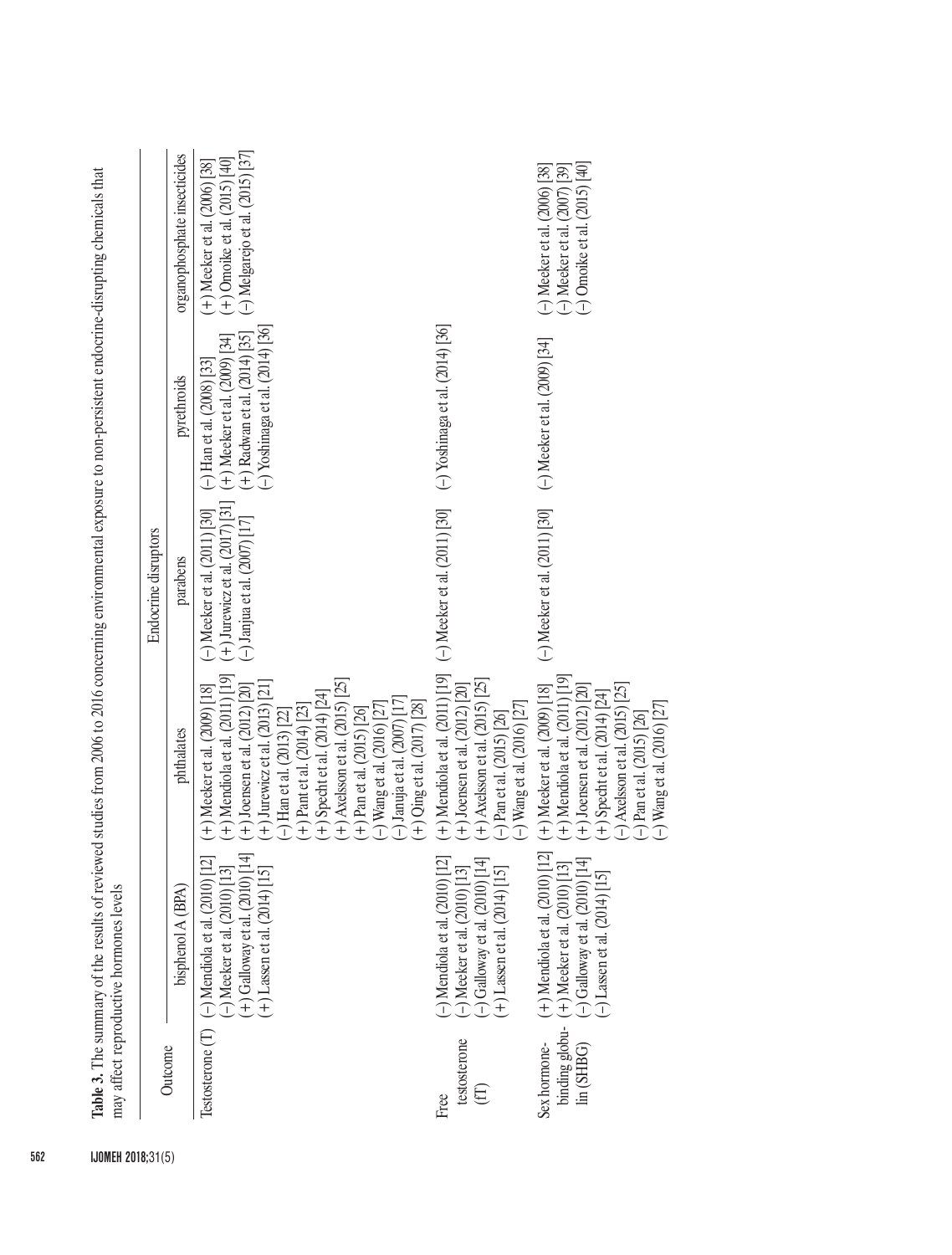| $-$ ) Meeker et al. $(2006)$ [38]<br>(+) Melgarejo et al<br>$(2015)$ $[37]$                                                                                                                                                                                                                                                                                                                                                                                         | $-$ ) Meeker et al. $(2006)$ [38]<br>(+) Melgarejo et al.<br>(2015) [37]                                                                                                                                                                                                                                                                                                                     | (-) Melgarejo et al. $(2015)$ [37]<br>(-) Omoike et al. $(2015)$ [40]<br>$(-)$ Meeker et al. $(2007)$ [39]                                                                                                                                                                                                                                                                                       |
|---------------------------------------------------------------------------------------------------------------------------------------------------------------------------------------------------------------------------------------------------------------------------------------------------------------------------------------------------------------------------------------------------------------------------------------------------------------------|----------------------------------------------------------------------------------------------------------------------------------------------------------------------------------------------------------------------------------------------------------------------------------------------------------------------------------------------------------------------------------------------|--------------------------------------------------------------------------------------------------------------------------------------------------------------------------------------------------------------------------------------------------------------------------------------------------------------------------------------------------------------------------------------------------|
| (-) Yoshinaga et al. $(2014)$ [36]<br>$(+)$ Meeker et al. $(2009)$ [34]<br>(-) Radwan et al. (2014) [35]<br>$(-)$ Han et al. $(2008)$ [33]                                                                                                                                                                                                                                                                                                                          | $(-)$ Yoshinaga et al. $(2014)$ [36]<br>$(+)$ Meeker et al. $(2009)$ <sup>[34]</sup><br>$(+)$ Han et al. $(2008)$ [33]                                                                                                                                                                                                                                                                       | $(-)$ Radwan et al. $(2014)$ [35]<br>(-) Meeker et al. (2009) [34]<br>$(+)$ Han et al. (2008) [33]                                                                                                                                                                                                                                                                                               |
| (-) Jurewicz et al. $(2017)$ [31]<br>$(-)$ Meeker et al. $(2011)$ [30]<br>$(-)$ Janjua et al. $(2007)$ [17]                                                                                                                                                                                                                                                                                                                                                         | $(-)$ Meeker et al. $(2011)$ [30]<br>$(-)$ Janjua et al. $(2007)$ [17]                                                                                                                                                                                                                                                                                                                       | (-) Jurewicz et al. $(2017)$ [31]<br>$(-)$ Meeker et al. $(2011)$ [30]<br>$(-)$ Janjua et al. $(2007)$ [17]                                                                                                                                                                                                                                                                                      |
| $\rightarrow$ Mendiola et al. (2011) [19]<br>$(+)$ Joensen et al. (2012) [20]<br>$-$ ) Axelsson et al. (2015) [25]<br>$-$ ) Jurewicz et al. (2013) [21]<br>$(-)$ Meeker et al. $(2009)$ [18]<br>$(-)$ Specht et al. $(2014)$ $[24]$<br>$(-)$ Janjua et al. $(2007)$ [17]<br>$(-)$ Wang et al. (2016) [27]<br>$(-)$ Qing et al. (2017) [28]<br>$\left(-\right)$ Han et al. (2013) [22]<br>$\left(-\right)$ Pant et al. (2014) [23]<br>$(-)$ Pan et al. $(2015)$ [26] | $-$ ) Mendiola et al. $(2011)$ [19]<br>$(+)$ Axelsson et al. (2015) [25]<br>$(+)$ Joensen et al. (2012) [20]<br>(-) Meeker et al. (2009) [18]<br>$-$ ) Specht et al. (2014) [24]<br>$(-)$ Janjua et al. $(2007)$ [17]<br>$(+)$ Qing et al. $(2017)$ $[28]$<br>$(-)$ Wang et al. (2016) [27]<br>$(+)$ Pan et al. (2015) [26]<br>$-$ ) Pant et al. (2014) [23]<br>$-$ ) Han et al. (2013) [22] | $-$ ) Mendiola et al. $(2011)$ [19]<br>(+) Meeker et al. (2009a [18]<br>$-$ ) Axelsson et al. (2015) [25]<br>$-$ ) Jurewicz et al. (2013) [21]<br>$-$ ) Joensen et al. $(2012)$ $[20]$<br>$-$ ) Specht et al. (2014) [24]<br>$(-)$ Janjua et al. $(2007)$ [17]<br>$(+)$ Qing et al. (2017) [28]<br>$(-)$ Wang et al. (2016) [27]<br>$(+)$ Pan et al. (2015) [26]<br>$-$ ) Han et al. (2013) [22] |
| $(-)$ Mendiola et al. $(2010)$ [12]<br>(+) Meeker et al. (2010) [13]<br>(-) Lassen et al. (2014) [15]                                                                                                                                                                                                                                                                                                                                                               | uteinizing $(-)$ Mendiola et al. (2010) [12]<br>hormone (LH) $(-)$ Meeker et al. (2010) [13]<br>$(+)$ Lassen et al. (2014) [15]                                                                                                                                                                                                                                                              | $(-)$ Mendiola et al. $(2010)$ [12]<br>$(-)$ Galloway et al. $(2010)$ [14]<br>$(-)$ Meeker et al. $(2010)$ $[13]$<br>$(+)$ Lassen et al. $(2014)$ [15]                                                                                                                                                                                                                                           |
| stimulating<br>hormone<br>(FSH)<br>Follicle-                                                                                                                                                                                                                                                                                                                                                                                                                        | Luteinizing                                                                                                                                                                                                                                                                                                                                                                                  | Estradiol (E,)                                                                                                                                                                                                                                                                                                                                                                                   |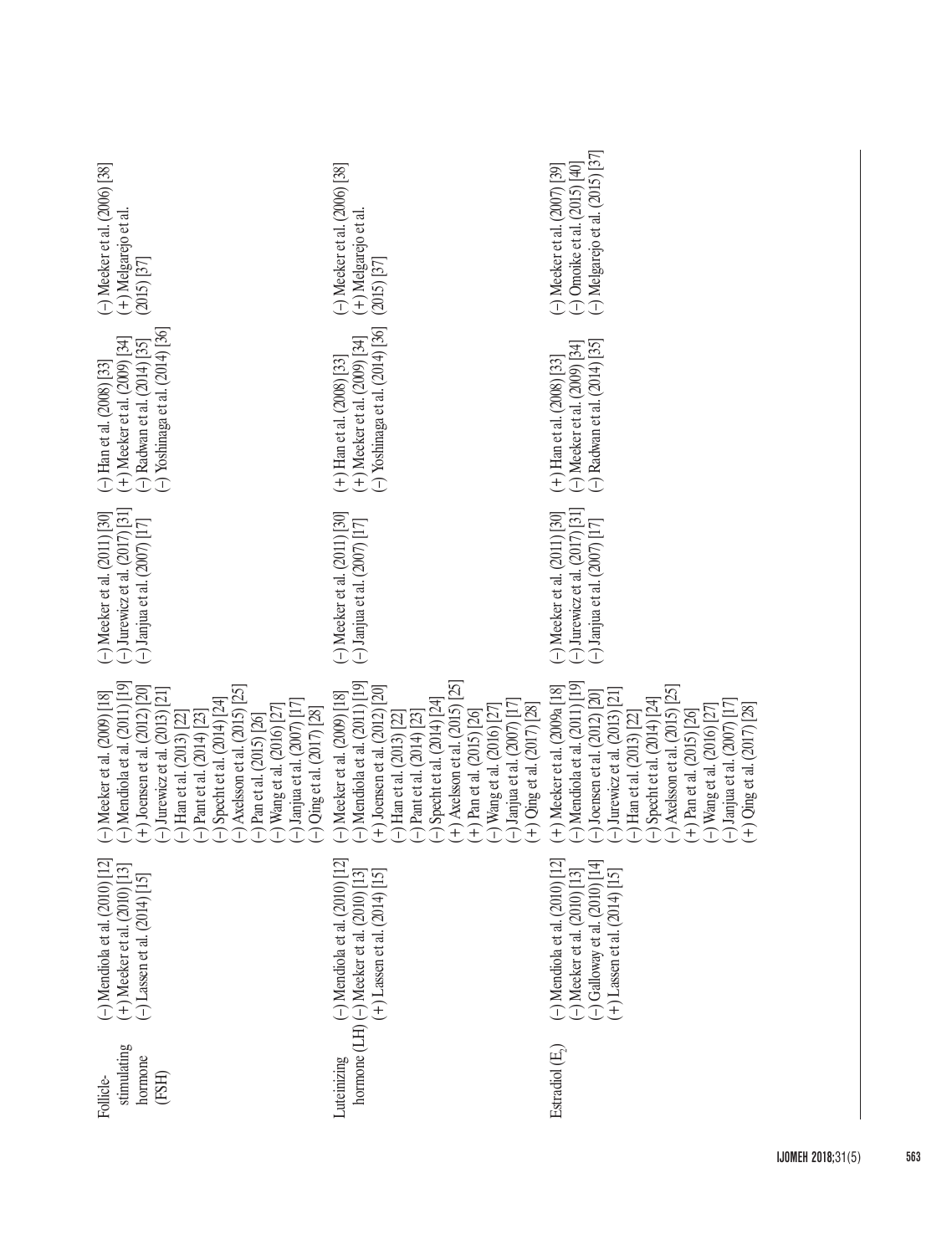|                              |                                                                                                           |                                                                                                                                                                                                                                                    | Endocrine disruptors                                                   |                                                                                                                                  |                                           |
|------------------------------|-----------------------------------------------------------------------------------------------------------|----------------------------------------------------------------------------------------------------------------------------------------------------------------------------------------------------------------------------------------------------|------------------------------------------------------------------------|----------------------------------------------------------------------------------------------------------------------------------|-------------------------------------------|
| Outcome                      | bisphenol A (BPA)                                                                                         | phthalates                                                                                                                                                                                                                                         | parabens                                                               | pyrethroids                                                                                                                      | organophosphate insecticides              |
| Inhibin B (INB)              | $(-)$ Mendiola et al. $(2010)$ [12]<br>(+) Meeker et al. (2010) [13]<br>$(-)$ Lassen et al. $(2014)$ [15] | $\rightarrow$ Mendiola et al. (2011) [19]<br>$(-)$ Meeker et al. $(2009)$ [18]<br>(-) Joensen et al. $(2012)$ [20]<br>(-) Specht et al. $(2014)$ $[24]$<br>$(-)$ Janjua et al. $(2007)$ [17]                                                       | $-$ ) Meeker et al. $(2011)$ [30]<br>$(-)$ Janjua et al. $(2007)$ [17] | (-) Yoshinaga et al. $(2014)$ [36]<br>(+) Meeker et al. (2009) [34]                                                              | (-) Meeker et al. (2006) [38]             |
| Free androgen<br>index (FAI) | (+) Mendiola et al. (2010) [12]<br>$(+)$ Meeker et al. $(2010)$ [13]                                      | (+) Mendiola et al. (2011) [19]<br>$(+)$ Joensen et al. $(2012)$ $[20]$<br>$(+)$ Meeker et al. $(2009)$ [18]<br>$(-)$ Specht et al. $(2014)$ $[24]$<br>$(+)$ Pan et al. (2015) [26]<br>(-) Wang et al. (2016) [27]<br>$(-)$ Han et al. (2013) [22] | $(-)$ Meeker et al. $(2011)$ [30]                                      | (+) Meeker et al. (2009) [34]                                                                                                    | $(+)$ Meeker et al. $(2006)$ [38]         |
| FAI/LH ratio                 | $(+)$ Mendiola et al. $(2010)$ [12]<br>(-) Meeker et al. $(2010)$ $[13]$                                  | $(+)$ Mendiola et al. $(2011)$ [19]                                                                                                                                                                                                                |                                                                        |                                                                                                                                  |                                           |
| fT/LH ratio                  | $(-)$ Mendiola et al. $(2010)$ [12]                                                                       | $(-)$ Mendiola et al. $(2011)$ [19]<br>(-) Joensen et al. $(2012)$ $[20]$                                                                                                                                                                          |                                                                        |                                                                                                                                  |                                           |
| T/LH ratio                   | $(-)$ Mendiola et al. $(2010)$ [12]<br>$(-)$ Meeker et al. $(2010)$ [13]                                  | $(-)$ Mendiola et al. $(2011)$ [19]<br>$(+)$ Joensen et al. (2012) [20]<br>(-) Meeker et al. (2009) [18]<br>$(+)$ Specht et al. $(2014)$ $[24]$                                                                                                    |                                                                        | (-) Meeker et al. (2011) [30] (-) Meeker et al. (2009) [34] (+) Melgarejo et al.<br>(-) Yoshinaga et al. (2014) [36] (2015) [37] |                                           |
| E./T ratio                   | $(-)$ Mendiola et al. $(2010)$ [12]<br>$(+)$ Meeker et al. $(2010)$ [13]                                  | $(-)$ Mendiola et al. $(2011)$ [19]<br>$(+)$ Joensen et al. $(2012)$ $[20]$<br>$(+)$ Meeker et al. $(2009)$ [18]                                                                                                                                   | $(-)$ Meeker et al. $(2011)$ [30]                                      |                                                                                                                                  | $(+)$ Melgarejo et al.<br>$(2015)$ $[37]$ |
|                              | FSH/INB ratio (+) Meeker et al. (2010) [13]                                                               | $(-)$ Joensen et al. $(2012)$ [20]                                                                                                                                                                                                                 | (-) Meeker et al. (2011) [30]                                          |                                                                                                                                  |                                           |
| Abbreviations as in Table 1  | "-" $-$ no association; " $+$ " $-$ significant association.                                              |                                                                                                                                                                                                                                                    |                                                                        |                                                                                                                                  |                                           |

Table 3. The summary of the results of reviewed studies from 2006 to 2016 concerning environmental exposure to non-persistent endocrine-disrupting chemicals that The summary of the results of reviewed studies from 2006 to 2016 concerning environmental exposure to non-persistent endocrine-disrupting chemicals that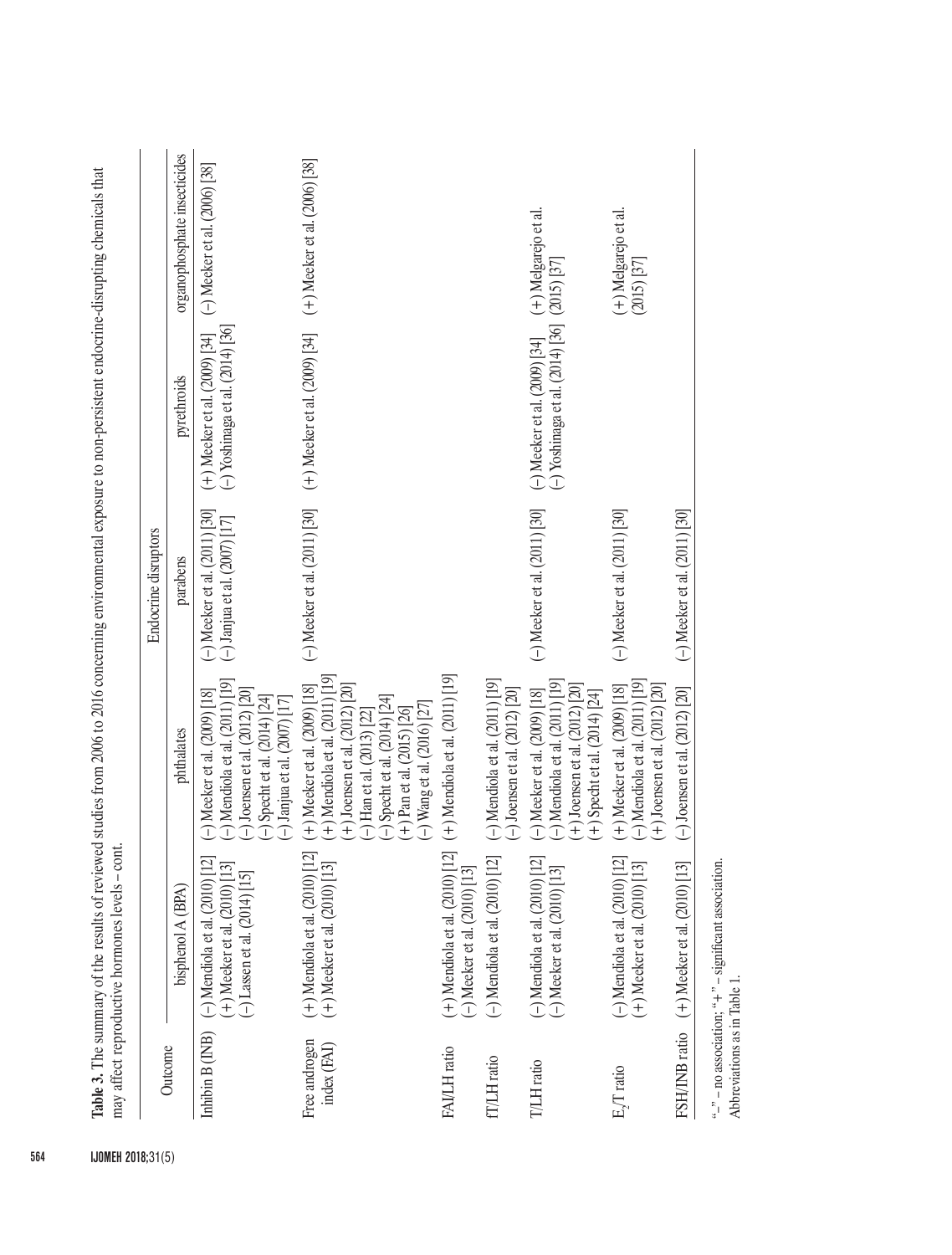la et al. (2010) [12] and Meeker et al. (2010) [13] revealed that BPA was positively associated with SHBG but in Galloway et al.'s (2010) [14] and Lassen et al.'s (2014) [15] studies there were no similar associations. Likewise, the results of studies referring to phthalates and male reproductive hormones are not consistent. Three [27,22] of the 10 studies did not find any association between the exposure to phthalates and the level of reproductive hormones in the case of men in adjusted models. The rest of the studies [18–21,23–26] revealed that at least one of the phthalate metabolites was associated with decline in the level of testosterone. Some authors [18,20,26] also revealed that exposure to phthalate was inversely associated with  $E<sub>2</sub>$  and free androgen index. Three studies [17,30,31] assess the relationship between exposure to parabens and male reproductive hormones levels and only in the study performed by Jurewicz et al. [31] the level of urine BP was negatively associated with testosterone. Two of the studies [17,30] found no evidence for this association. However, it is possible that intraindividual variability in exposure and small sample size could have limited ability to reveal subtle associations.

The results of studies analyzing the associations between exposure to synthetic pyrethroids and male reproductive hormones have some differences in results as well. While Yoshinaga et al. (2014) [36] revealed no evidence for those associations, other authors suggested that environmental pyrethroids exposure may have affected the level of reproductive hormones. Han et al. (2008) [33] and Meeker et al. (2009b) [34] noticed positive associations between 3-PBA and LH concentration, additionally Meeker et al. (2009b) [34] revealed positive associations with FSH and negative association with inhibin B and free androgen index. Radwan et al. (2014) [35] indicated that TDCCA was negatively related to the level of testosterone. Finally, the studies concerning the association between organophosphate pesticides and male reproductive hormones levels suggest that environmental exposure to

pesticides may interfere with the male endocrine system. Meeker et al. (2006, 2007) [38,39] revealed the negative association between urinary metabolites of insecticides and testosterone, estradiol and free androgen index. Omoike et al. (2015) [40] showed such associations only with testosterone. In contrast Melgarejo et al. (2015) [37] revealed the positive association between urinary concentrations of organophosphate pesticide metabolites and LH and FSH.

There are possibly numerous factors contributing to the divergent results between studies. The various reproductive hormones levels used may be a possible explanation for the varied results. The use of different biomarkers to ascertain exposure may have some bearing on the statistical association, too. Other factors that may affect the differences may be the study population (general or from the infertility clinics) and number of participants in each of the study. Additionally, the choice of confounding factors included in the statistical analysis may also impact the results.

The results of the epidemiological studies concerning the exposure to EDCs are similar to those of animal studies [33], however, it must be noted that most animal studies to date have used dose levels that are much higher than what is encountered by environmentally exposed humans [17].

#### **Exposure assessment**

The exposure assessment in almost all reviews was based on the biomarkers of exposure. In the case of exposure to BPA, total urinary concentration (free + conjugated) was measured [12–15]. Phthalates were measured in urine [18– 22,25,26], semen [23,27] and serum [24]. Parabens, synthetic pyrethroids and organophosphate pesticides were measured in urine samples [30,33–40]. In most of the studies only one urine or various biological fluid samples were used for the exposure assessment purposes. One urine sample as a biomarker of exposure to EDCs may have resulted in substantial measurement error and attenuation of associations [41]. Janjua et al. (2007) [17] and Qing et al. (2017) [28]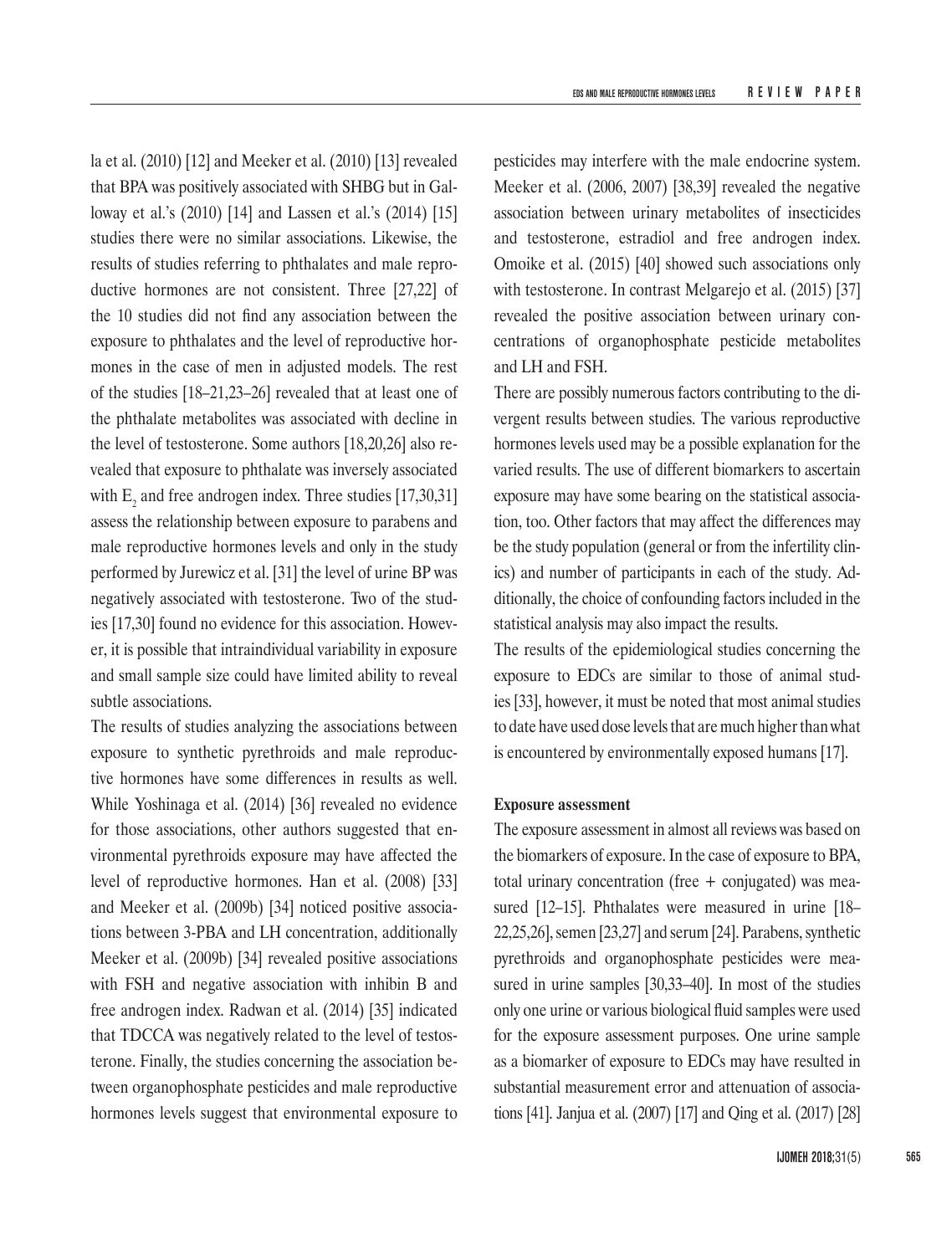assessed 2 samples to evaluate the levels of phthalate. Meeker et al. (2010, 2011) [13,30] used 3 samples of urine to measure the concentration of BPA and parabens but the group of subjects with 2 or more urine samples was small. Whereas Galloway et al.'s (2010) [14] analyses were based on the 24-h urine specimens which is likely to be more accurate (participants were asked to collect the urine for 24 h in a vessel with a preservative) [14]. Non-persistent endocrine-disrupting chemicals are rapidly metabolized and excreted, and urinary metabolite concentrations only reflect exposure in the preceding 1 or 2 days [18]. However, despite within-person variability in urinary concentrations of endocrine-disrupting chemicals, a single spot is predictive of long-term exposure and provides good sensitivity to classify individuals [42].

# **Confounders and potential risk factor**

The results of these studies were adjusted to many wellknown factors. Details of potential risk factors are shown in the Table 4. In the studies the age and body mass index (BMI) was usually controlled. Smoking status was included as a potential risk factor in all the studies. Only in 3 studies [21,31,40] the smoking status was controlled by measuring the level of nicotine. The time of the day of blood/urine sample collection was adjusted in nearly a half of the studies [12,13,15,18,19,25,26,30,33,37,39], too. Several studies during which participants provided urine samples, urinary creatinine concentration was also considered to be a potential confounder [12,14,19,21,22,37,40]. Other factors such as ethnicity, medicine intake and chronic diseases were used as confounders in some studies [12,19,21,22,35,39,40]. Only Han et al. [22] and Melgarejo et al. [37] adjusted their study models by psychological tension and the number of stressful life events.

## **Mechanism**

Endocrine-disrupting chemicals may interfere with the production, secretion, transportation, metabolism, receptor binding, mediation of effects, and excretion of endogenous hormones which support endocrine homeostasis in the organism [5,43]. These chemicals may have anti-oestrogenic, oestrogenic, antigestagenic and antiandrogenic properties and are thought to mimic endogenous estrogens by entering the cell, binding to the receptor and activating transcription and may also antagonize normal androgen action [44]. In general, there is the number of information on the effect of exposure to EDCs on male reproductive hormones levels, indeed a considerable number of *in vitro* (sub-cellular or cellular) and *in vivo* (animal) screening tests for hormonal-activities of these substances have been developed [45]. Nonetheless, it is known that hormonal disruption alters the hypothalamic-pituitary endocrine function [37].

It was proven that BPA behaved similarly to natural estrogen-17-β estradiol by inducing estrogen receptors but in the concentrations about one thousand higher (10<sup>-6</sup>) to  $10^{-4}$ M) in comparison to estradiol [46]. Estrogenic activity of BPA has been well documented in the investigations on animals [47,48]. Additionally, BPA was proven to affect functions of androgens and prolactin [49]. On the other hand, phthalate esters act as agonists and/or antagonists of estrogen and androgen receptors via one or more hormonal receptors, although interaction of phthalate esters with the estrogen and androgen receptors requires certain size and bulkiness with alkyl groups [50]. Likewise, these endocrine disruptors may exhibit their activities by altering pregnane X receptor-regulated (PXR) steroid hormone metabolism [8]. Activation of PXR may increase the levels of endocrine-disrupting metabolites while at the same time altering the local bioavailability of endogenous androgens and estrogens [8]. Animals models documented that parabens possessed very weak estrogenic properties which may have resulted in alternations to male reproductive functions including testosterone secretion [51] but it had been hypothesized that the combination of several weakly acting substances may be additive or even synergistic and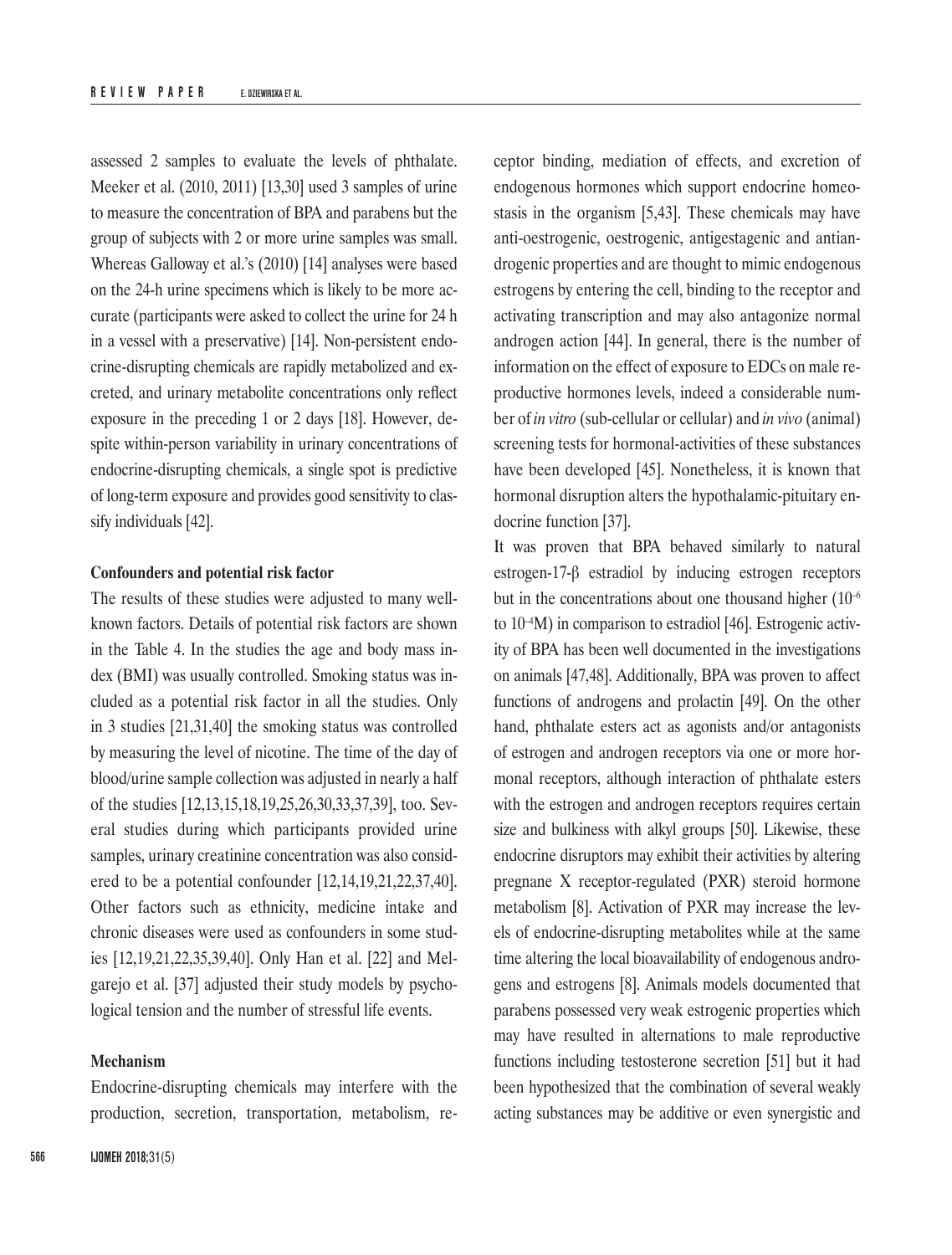|                                                          | concerning evnironmental exposure to non-persistent endocrine-disrupting chemicals that may affect reproductive hormones levels<br>Table 4. The confounder and/or risk factors | disturbed the relation between endocrine-disrupting chemicals and reproductive hormones in studies from 2006 to 2016                        |
|----------------------------------------------------------|--------------------------------------------------------------------------------------------------------------------------------------------------------------------------------|---------------------------------------------------------------------------------------------------------------------------------------------|
| Source                                                   | Exposure                                                                                                                                                                       | Potential risk factors and/or confounder                                                                                                    |
| Mendiola et al.<br>$\left( 2010\right) \left[ 12\right]$ | <b>BPA</b>                                                                                                                                                                     | age, age squared, BMI, smoking status, ethnicity, study center, urinary creatinine<br>concentration, time of sample collection              |
| $\left( 2010\right) \left[ 13\right]$<br>Meeker et al.   | <b>BPA</b>                                                                                                                                                                     | specific gravity, age, BMI, smoking status, season, time of day blood/urine samples<br>were collected                                       |
| Galloway et al.<br>$(2010)$ $[14]$                       | <b>BPA</b>                                                                                                                                                                     | age, study site, smoking, BMI, weight, waist circumference, urinary creatinine<br>concentration                                             |
| $(2014)$ $[15]$<br>Lassen et al.                         | <b>BPA</b>                                                                                                                                                                     | BMI, smoking, time of day of blood sampling                                                                                                 |
| $(2007)$ [17]<br>Janjua et al.                           | BP, MEP, MBP                                                                                                                                                                   |                                                                                                                                             |
| $(2009a)$ [18]<br>Meeker et al                           | EP, MEHHP, MEOHP<br>MEHP, MBP, MBzP, M                                                                                                                                         | age, BMI, current smoking, season, time of day blood sample collection                                                                      |
| Mendiola et al.<br>$(2011)$ $[19]$                       | MEHP, MEHHP, MEOHP, MECPP, MCPP, MEP, MBzP,<br>MBP, MCNP, MCOP, MiBP                                                                                                           | age, age square, BMI, smoking status, ethnicity, urinary creatinine concentration,<br>time of sample collection, time of collection squared |
| Joensen et al.<br>$(2012)$ $[20]$                        | MEP, MnBP, MiBP, MBzP, MEHP, MEHHP, MEOHP,<br>MECPP, MOP, MCPP, MiNP, MHiNP, MoiNP, MciOP                                                                                      | age, BMI, smoking, alcohol intake, time of day of blood sample                                                                              |
| Jurewicz et al.<br>$(2013)$ $[21]$                       | SOH-MEHP, MEHP, MEP, MBP, MBzP, MINP                                                                                                                                           | age, smoking, past diseases and creatinine in urine                                                                                         |
| $(2013)$ $[22]$<br>Han et al.                            | MBP, MEP, MEHP, MBzP, PA                                                                                                                                                       | BMI, smoking status, age                                                                                                                    |
| $(2014)$ $[23]$<br>Pant et al.                           | DEHP, DBP, DEP                                                                                                                                                                 | lead, cadmium, DEP, DBP, DEHP, age, BMI, tabacco chewing, smoking, alcohol, diet                                                            |
| $(2014)$ $[24]$<br>Specht et al.                         | 5OH-MEHP, 50x0-MEHP, 5cx-MmeOP, 7OH-MmeOP,<br>7oxo-MmeOP, 7cx-MmeOP                                                                                                            | age, BMI, study site                                                                                                                        |
| Axelsson et al<br>$(2015)$ $[25]$                        | MEP, MBP, MB2P, MEHP, MECPP, MEOHP, MEHHP,<br>MciOP, MoiNP, MhiNP                                                                                                              | BMI, current own cigarette smoking, maternal and paternal smoking during<br>pregnancy, time of day at sampling                              |
| $(2015)$ $[26]$<br>Pan et al.                            | MMP, MEP, MCPP, MBP, MiBP, MBzP, MEHP, MEHHP,<br>MEOHP, MECPP, MCMHP, MOP, MiNP, MciOP                                                                                         | age, BMI, smoking, alcohol drinking status, time of blood collection                                                                        |
| $(2016)$ $[27]$<br>Wang et al.                           | MMP, MBP, MBzP, MEHP, MEHHP, MEOHP, MEP                                                                                                                                        | age, BMI, alcohol use, smoking status                                                                                                       |
| Oing et al.<br>(2017) [28]                               | MEHHP, MECPP, MEOHP, MEHP, MBzP, MiNP<br>MMP, MEP, MiBP, MnBP, MCHP, MCPP, MnOP,                                                                                               | age, abstinence period, BMI, smoking, alcohol consumption                                                                                   |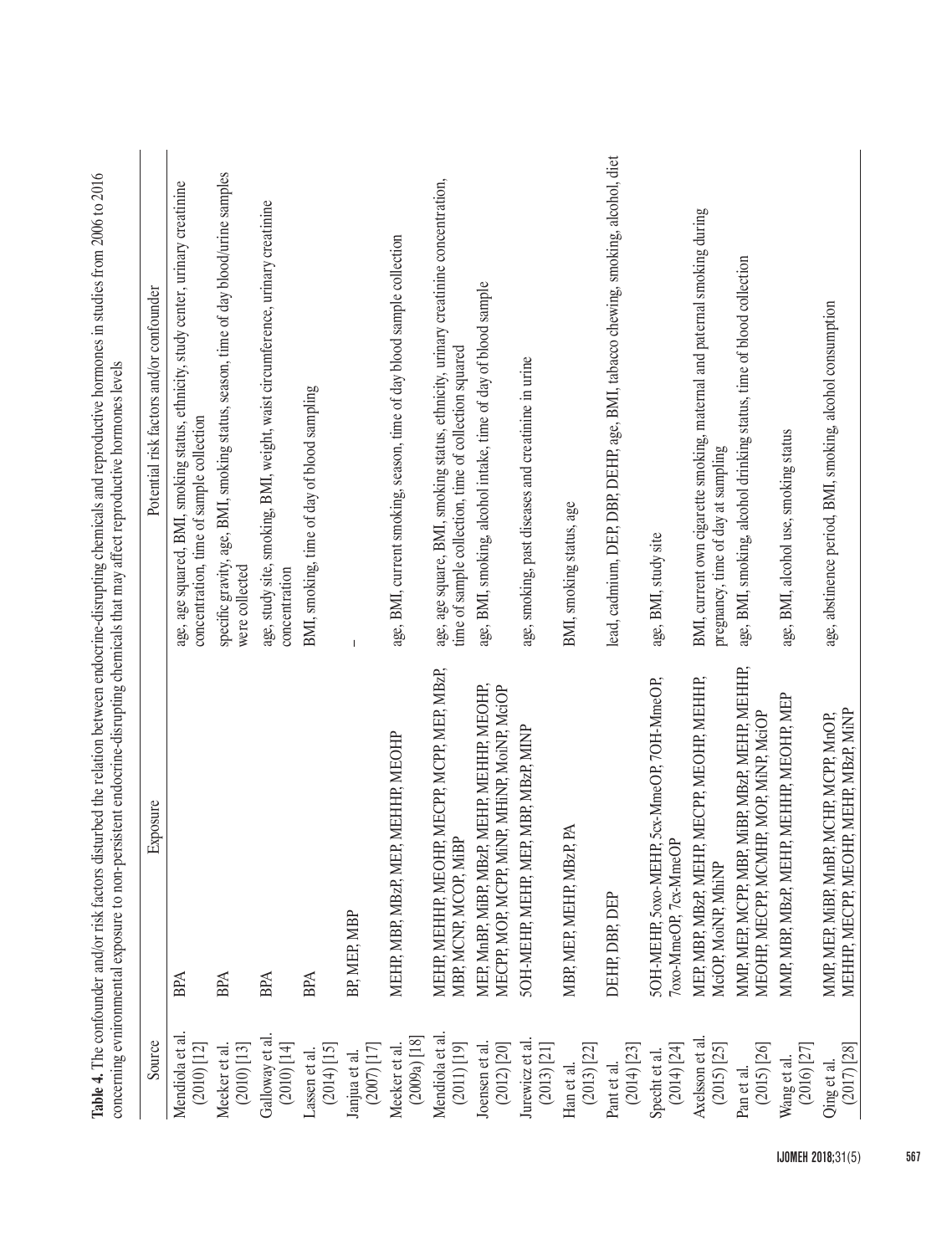| Source                              | Exposure                                  | Potential risk factors and/or confounder                                                                                              |
|-------------------------------------|-------------------------------------------|---------------------------------------------------------------------------------------------------------------------------------------|
| Meeker et al.<br>$(2011)$ $[30]$    | MP, PP, BP, BPA                           | specific gravity, age, BMI, current smoking status, time of day of blood/urine sample<br>collection                                   |
| Jurewicz et al.<br>(2017) $[31]$    | MP, EP, PP, BP, iBuP                      | sexual abstinence, age, smoking, alcohol consumption, past disease                                                                    |
| $(2008)$ $[33]$<br>Han et al.       | 3-PBA                                     | creatinine, smoking, passive smoking, drinking status, medicine intake, history<br>of operation, psychological tension, sleep quality |
| $(2009b)$ [34]<br>Meeker et al.     | 3-PBA, cis-DCCA, trans-DCCA               | age, BMI, smoking status, timing of blood sample collection by season and time of day                                                 |
| Radwan et al.<br>$(2014)$ $[35]$    | 3-PBA, cis-DCCA, trans-DCCA, BDCA         | sexual abstinence, age, smoking, past diseases, alcohol consumption                                                                   |
| Yoshinaga et al.<br>$(2014)$ $[36]$ | 3-PBA                                     | age, smoking, frequency of soy product consumption                                                                                    |
| Meeker et al.<br>(2006) [38]        | TCPY, IN                                  | age, BMI, smoking status, time of day that blood was collected, SHBG                                                                  |
| Meeker et al.<br>$(2007)$ [39]      | TCPY, 1N, 2N                              | age, BMI, smoking status, race, timing of blood sample by season                                                                      |
| $(2015)$ $[40]$<br>Omoike et al     | TCPY, DEPH, DETP, DEDTP, DMP, DMTP, DMDTP | age, BMI, race/ethnicity, education, serum SHBG, serum cotinine, urinary creatinine                                                   |
| Melgarejo et al.<br>$(2015)$ $[37]$ | DMP, DMTP, DMDTP, DEPH, DETP, DEDTP       | urinary creatinine, time of blood drawn                                                                                               |

 $\begin{minipage}{.4\linewidth} \text{BMI–body mass index.} \\ \text{Other abbreviations as in Table 1.} \end{minipage}$ BMI – body mass index.

Other abbreviations as in Table 1.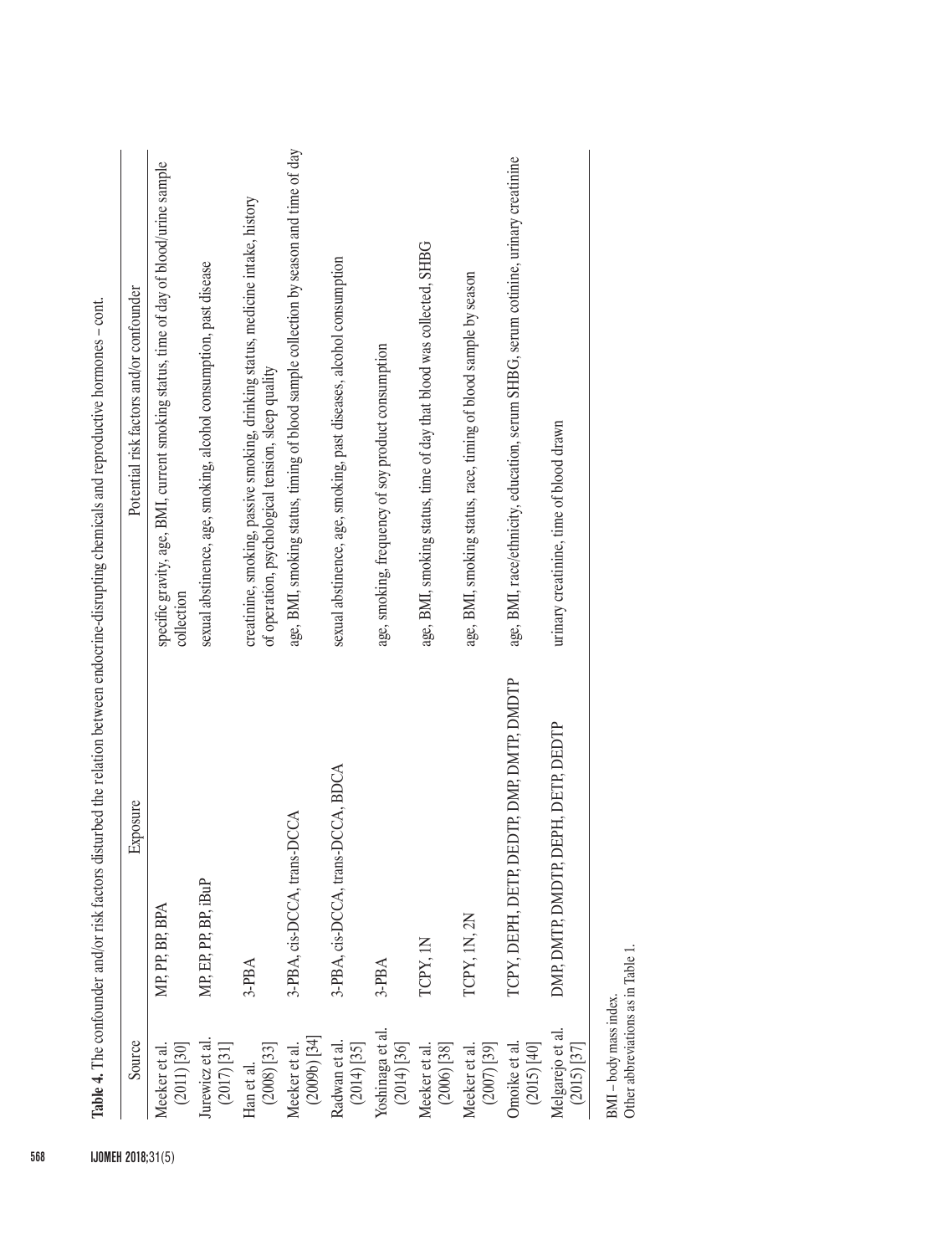thereby yet produce adverse effects on the organism [45]. Whereas synthetic pyrethroids may affect estrogen receptors in Sertoli cells and have antiandrogenic properties by antagonizing the androgen receptor [52]. Some pyrethroids demonstrated deleterious effect on testosterone synthesis by the activity of enzyme for testosterone biosynthesis [36]. Finally, potential mechanisms for the association between organophosphate pesticides and reproductive hormones levels remain unclear [39]. The observed associations could be due to: impaired Leydig cell function [53], inhibited secretion of FSH or LH [54], reduced expression of steroidogenic enzymes or proteins [55].

The effect of endocrine-disrupting chemicals mediated through the activation or the inhibition of androgen and estrogen receptors are of primary concern for male reproductive health. Nevertheless, action through the aryl hydrocarbon receptor, which is cytosolic transcription factor with roles in developmental processes, xenobiotic metabolism and immunological responsiveness may also be important [4]. Estrogenic endocrine-disrupting chemicals may also exert more general effects through the induction of oxidative stress [56,57].

#### **Strengths and limitations of the studies**

The presented studies had several methodological strengths. The advantage of the studies includes the use of a detailed questionnaire information on demographic, medical, and life style risk factors performed among study participants. The filled-in questionnaires allowed to control the potential confounders in the statistical models. Furthermore, stringent criteria were used for excluding the subjects with drug treatment, occupational chemical exposures and medical history, which are related to reproductive hormones levels. In reviewed studies the sensitive immunoassay methods were used for measuring the levels of reproductive hormones. Additionally, exposure assessment based on biomarkers of exposure was the methodological strengths of the studies.

The limitations of the studies included the use of a single urine/semen sample to assess EDs exposure and a single serum sample to describe reproductive hormones levels. Endocrine disruptors are rapidly metabolized and excreted, therefore metabolite concentrations in urine/semen only reflect exposure status shortly before sampling. In most of the reviewed studies the reproductive hormones were measured in one serum sample. However, requiring multiple blood samples from participants may results in a reduced participation rate and lower statistical power. Another limitation is that subjects were selected mainly from an infertility clinics and the ability to generalize the results to the general population may be limited. The cross-sectional design of the presented studies restricted the ability to make conclusions regarding the relationship between EDs and reproductive hormones and didn't allow to rule out reverse causation, either. Finally, the temporal variability in metabolites of EDs from environmental exposure might have led to a bias during the studies.

# **CONCLUSIONS**

The available epidemiology-related literature on the association of non-persistent endocrine-disrupting chemicals exposure with male reproductive hormones was reviewed. The results of 26 original papers are not consistent and demonstrate variability in study findings. Nonetheless, the results suggest that environmental exposure to nonpersistent endocrine-disrupting chemicals may affect male reproductive hormones levels.

The widespread distribution of environmental chemicals and the detection of these substances within human body indicate that humans are continually exposed to a variety of endocrine-disrupting chemicals through multiple sources. Data is alarming and although the association between EDs exposure and human disorders is difficult to establish, there is growing evidence to suggest a potential interference. In future more related studies should be conducted to confirm the associations.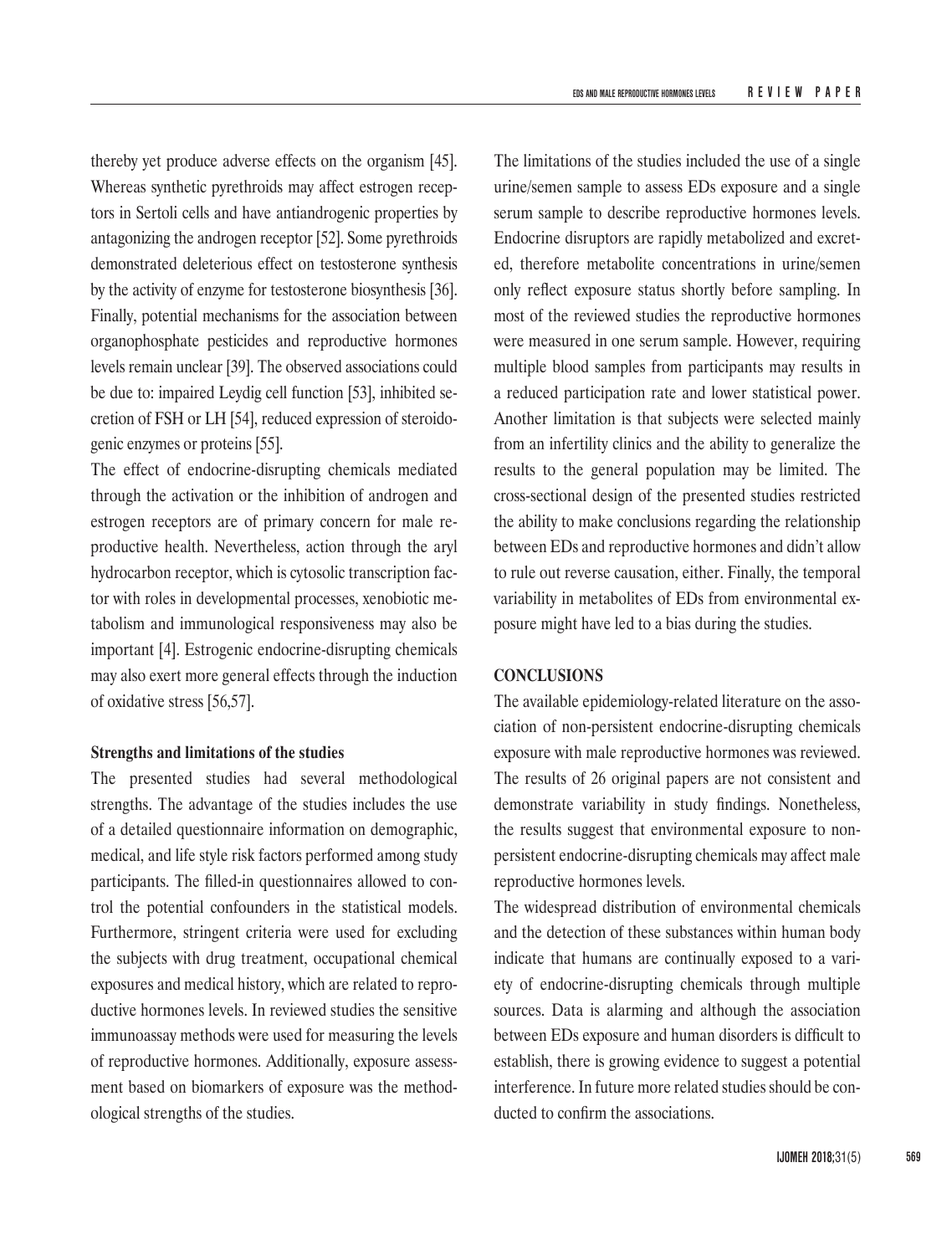#### **REFERENCES**

- 1. Zegers-Hochschild F, Adamson GD, de Mouzon J, Ishihara O, Mansour R, Nygren K, et al. International Comitee for Monitoring Assisted reproductive Technology (ICMART) and the World Health Organization (WHO) revised glossary of ART terminology. Fertil Steril. 2009;92(5):1520–4, [https://](https://doi.org/10.1016/j.fertnstert.2009.09.009) [doi.org/10.1016/j.fertnstert.2009.09.009](https://doi.org/10.1016/j.fertnstert.2009.09.009).
- 2. Practice Committee of the American Society for Reproductive Medicine in collaboration with the Society for Reproductive Endocrinology and Infertility. Optimizing natural fertility. Fertil Steril. 2008;90(5):1–6, [https://doi.org/10.1016/](https://doi.org/10.1016/j.fertnstert.2008.08.122) [j.fertnstert.2008.08.122](https://doi.org/10.1016/j.fertnstert.2008.08.122).
- 3. Skakkebaek NE, Rajpert-De Meyts E, Louise GM, Toppari J, Andersson AM, Eisenberg ML, et al. Male reproductive disorders and fertility trends: Influences of environment and genetic susceptibility. Physiol Rev. 2016;96(1):55–97, [https://doi.](https://doi.org/10.1152/physrev.00017.2015) [org/10.1152/physrev.00017.2015](https://doi.org/10.1152/physrev.00017.2015).
- 4. Knez J. Endocrine-disrupting chemicals and male reproductive health. Reprod Biomed Online. 2013;26:440–8, [https://](https://doi.org/10.1016/j.rbmo.2013.02.005) [doi.org/10.1016/j.rbmo.2013.02.005](https://doi.org/10.1016/j.rbmo.2013.02.005).
- 5. Kavlock RJ, Daston GP, DeRosa C, Fenner-Crisp P, Gray LE, Kaattari S, et al. Research needs for the risk assessment of health and environmental effect of endocrine disruptors: A report of the USEPA-sponsored workshop. Environ Health Perspect. 1996;104(4):715–40.
- 6. Diamanti-Kandarakis E, Bourguignon JP, Giudice LC, Hauser R, Prins GS, Soto AM, et al. Endocrine-disrupting chemicals: An Endocrine Society scientific statement. Endocr Rev. 2009;30(4):293–342,<https://doi.org/10.1210/er.2009-0002>.
- 7. World Health Organization, United Nations Environment Programme. Sate of science of endocrine disrupting chemicals – 2012. The Organization, The Programme: Geneva; 2013.
- 8. Tabb MM, Blumberg B. New modes of action for endocrinedisrupting chemicals. Mol Endocrinol. 2005;20(3):475–82, <https://doi.org/10.1210/me.2004-0513>.
- 9. Le Moal J, Sharpe RM, Jørgensen N, Levine H, Jurewicz J, Mendiola J, et al. Toward a multi-country monitoring system of reproductive health in the context of endocrine disrupting

chemical exposure. Eur J Public Health. 2015;26(1):76–83, <https://doi.org/10.1093/eurpub/ckv153>.

- 10. Hueiwang AJ. Exposure to endocrine disrupting chemicals and male reproductive health. Front Public Health. 2014;2(55):1–12, <https://doi.org/10.3389/fpubh.2014.00055>.
- 11. Gao C, Liu L, Ma W, Zhu N, Jiang L, Ren N, et al. Bisphenol A in urine of Chinese young adults: Concentrations and source of exposure. Bull Environ Contam Toxicol. 2016;96(2): 162–7, <https://doi.org/10.1007/s00128-015-1703-5>.
- 12. Mendiola J, Jørgensen N, Andersson AM, Calafat AM, Ye X, Redmon JB, et al. Are environmental levels of bisphenol A associated with reproductive function in fertile men? Environ Health Perspect. 2010;118(9):1286–91, [https://doi.](https://doi.org/10.1289/ehp.1002037) [org/10.1289/ehp.1002037](https://doi.org/10.1289/ehp.1002037).
- 13. Meeker JD, Calafat AM, Hauser R. Urinary bisphenol A concentrations in relation to serum thyroid and reproductive hormone levels in men from an infertility clinic. Environ Sci Technol. 2010;44(4):1–15,<https://doi.org/10.1021/es9028292>.
- 14. Galloway T, Cipelli R, Guralnik J, Ferrucci L, Bandinelli S, Corsi AM, et al. Daily bisphenol A excretion and association with sex hormone concentrations: Results from InCHIANTI Adult Population Study. Environ Health Perspect. 2010;118(11):1603–8, [https://doi.org/10.1289/ehp.](https://doi.org/10.1289/ehp.1002367) [1002367.](https://doi.org/10.1289/ehp.1002367)
- 15. Lassen TH, Frederiksen H, Jensen TK, Petersen JH, Joensen UN, Main KM, et al. Urinary bisphenol A levels in young men: Association with reproductive hormones and semen quality. Environ Health Perspect. 2014;122(5):478– 84,<https://doi.org/10.1289/ehp.1307309>.
- 16. Latini G, Del Vecchio A, Massaro M, Verrotti A, De Felice C. Phthalate exposure and male infertility. Toxicol. 2006;226:90–8,<https://doi.org/10.1016/j.tox.2006.07.011>.
- 17. Janjua NR, Mortensen GK, Andersson AM, Kongshoj B, Skakkebaek NE, Wulf HC. Systemic uptake of diethyl phthalate, dibutyl phthalate, and butyl paraben following whole-body topical application and reproductive and thyroid hormone levels in humans. Environ Sci Technol. 2007;41(15):5564–70, <https://doi.org/10.1021/es0628755>.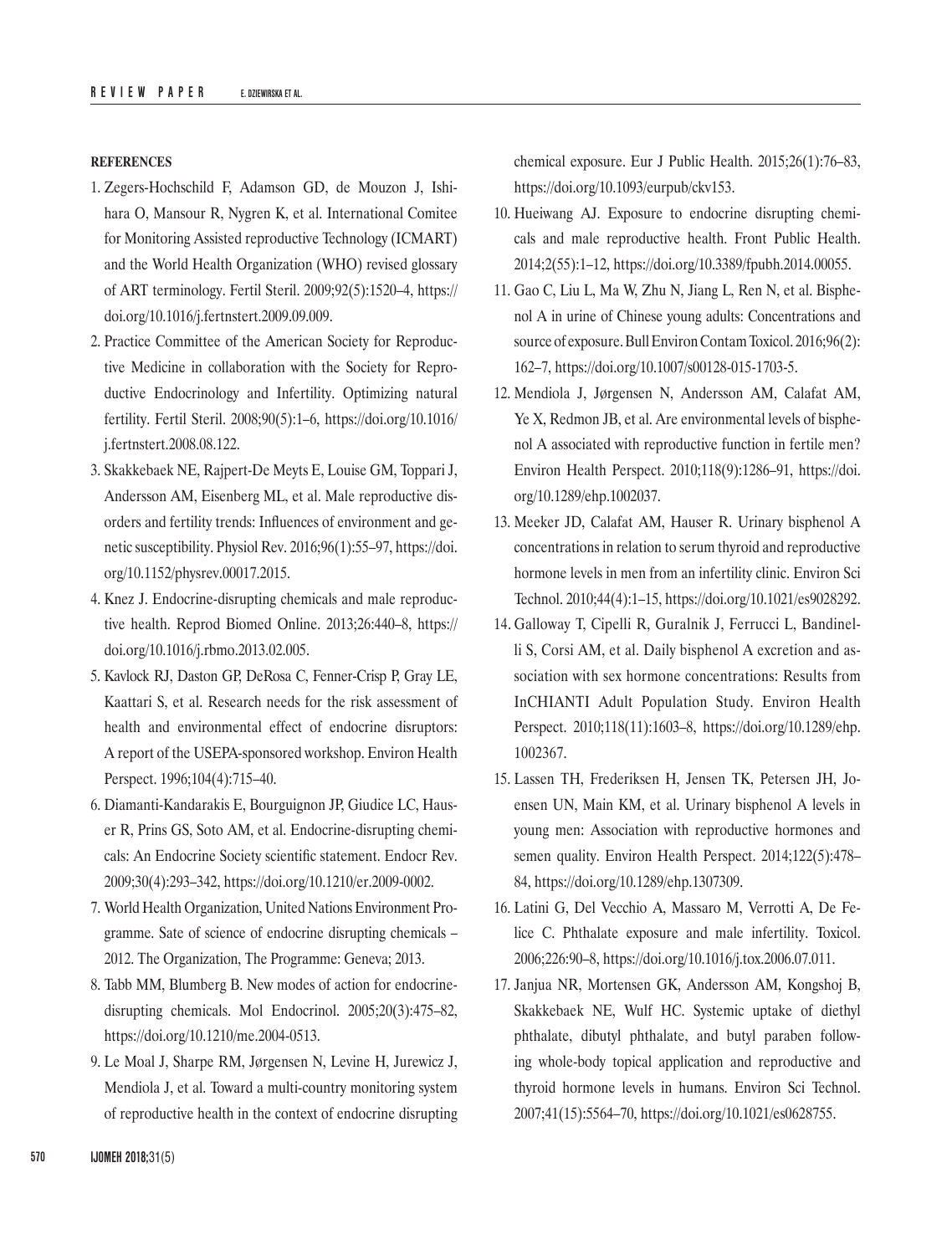- 18. Meeker JD, Calafat AM, Hauser R. Urinary metabolites of di(2-ethylhexyl) phthalate are associated with decreased steroid hormone levels in adult men. J Androl. 2009a;30(3):287– 97,<https://doi.org/10.2164/jandrol.108.006403>.
- 19. Mendiola J, Jørgensen N, Andersson AM, Calafat AM, Silva MJ, Redmon JB, et al. Associations between urinary metabolites of di(2-ethylhexyl) phthalate and reproductive hormones in fertile men. Int J Androl. 2011;34(4):369–78, <https://doi.org/10.1111/j.1365-2605.2010.01095.x>.
- 20. Joensen UN, Frederiksen H, Blomberg Jensen M, Lauritsen MP, Olesen IA, Lassen TH, et al. Phthalate excretion pattern and testicular function: A study of 881 healthy Danish men. Environ Health Persp. 2012;120(10):1397–403, <https://doi.org/10.1289/ehp.1205113>.
- 21. Jurewicz J, Radwan M, Sobala W, Ligocka D, Radwan P, Bochenek M, et al. Human urinary phthalate metabolites level and main semen parameters, sperm chromatin structure, sperm aneuploidy and reproductive hormones. Reprod Toxicol. 2013;42(2013):232–41, [https://doi.org/10.1016/j.re](https://doi.org/10.1016/j.reprotox.2013.10.001)[protox.2013.10.001.](https://doi.org/10.1016/j.reprotox.2013.10.001)
- 22. Han X, Cui Z, Zhou N, Ma M, Li L, Li Y, et al. Urinary phthalate metabolites and male reproductive function parameters in Chongqing general population, China. Int J Hyg Envir Health. 2013;217(2014):271–8, [https://doi.org/](https://doi.org/10.1016/j.ijheh.2013.06.006) [10.1016/j.ijheh.2013.06.006](https://doi.org/10.1016/j.ijheh.2013.06.006).
- 23. Pant N, Kumar G, Upadhyay AD, Patel DK, Gupta YK, Chaturvedi PK. Reproductive toxicity of lead, cadmium, and phthalate exposure in men. Environ Sci Pollut Res. 2014;21:11066–74, [https://doi.org/10.1007/s11356-014-](https://doi.org/10.1007/s11356-014-2986-5) [2986-5](https://doi.org/10.1007/s11356-014-2986-5).
- 24. Specht IO, Toft G, Hougaard KS, Lindh CH, Lenters V, Jönsson BAG, et al. Association between serum phthalates and biomarkers of reproductive function in 589 adult men. Environ Int. 2014;66(2014):146–56, [https://doi.org/10.1016/](https://doi.org/10.1016/j.envint.2014.02.002) [j.envint.2014.02.002](https://doi.org/10.1016/j.envint.2014.02.002).
- 25. Axelsson J, Rylander L, Rignell-Hydbom A, Jönsson BAG, Lindh CH, Giwercman A. Phthalate exposure and reproductive parameters in young men from the general Swedish

population. Environ Int. 2015;85(2015):54–60, [https://doi.](https://doi.org/10.1016/j.envint.2015.07.005) [org/10.1016/j.envint.2015.07.005](https://doi.org/10.1016/j.envint.2015.07.005).

- 26. Pan Y, Jing J, Dong F, Yao Q, Zhang W, Zhang H, et al. Association between phthalate metabolites and biomarkers of reproductive function in 1066 Chinese men of reproductive age. J Hazard Mater. 2015;300(2015):729–36, [https://doi.](https://doi.org/10.1016/j.jhazmat.2015.08.011) [org/10.1016/j.jhazmat.2015.08.011](https://doi.org/10.1016/j.jhazmat.2015.08.011).
- 27. Wang YX, Zeng Q, Sun Y, Yang P, Wang P, Li J, et al. Semen phthalate metabolites, semen quality parameters and serum reproductive hormones: A cross-sectional study in China. Environ Pollut. 2016;211(2016):173–82, [https://doi.](https://doi.org/10.1016/j.envpol.2015.12.052) [org/10.1016/j.envpol.2015.12.052](https://doi.org/10.1016/j.envpol.2015.12.052).
- 28. Qing C, Huan Y, Niya Z, Lei S, Huaqiong B, Lu T, et al. Phthalate exposure, even below US EPA references doses, was associated with semen quality and reproductive hormones: Prospective MARHCS study in general population. Environ Int. 2017;104:58–68, [https://doi.org/10.1016/j.en](https://doi.org/10.1016/j.envint.2017.04.005)[vint.2017.04.005](https://doi.org/10.1016/j.envint.2017.04.005).
- 29. Tavares RS, Martins FC, Oliveira PJ, Ramalho-Santos J, Peixoto FP. Parabens in male infertility – Is there a mitochondrial connection? Reprod Toxicol. 2009;27:1–7, [https://](https://doi.org/10.1016/j.reprotox.2008.10.002) [doi.org/10.1016/j.reprotox.2008.10.002](https://doi.org/10.1016/j.reprotox.2008.10.002).
- 30. Meeker JD, Yang T, Ye X, Calafat AM, Hauser R. Urinary concentrations of parabens and serum hormone levels, semen quality parameters, and sperm DNA damage. Environ Health Persp. 2011;119(2):252–7, [https://doi.org/10.1289/](https://doi.org/10.1289/ehp.1002238) [ehp.1002238](https://doi.org/10.1289/ehp.1002238).
- 31. Jurewicz J, Radwan M, Wielgomas B, Dziewirska E, Karwacka A, Klimowska A, et al. Human semen quality, sperm DNA damage, and the level of reproductive hormones in relations to urinary concentrations of parabens. J Occup Environ Med. 2017;59(11):1034–40, [https://doi.org/10.1097/](https://doi.org/10.1097/jom.0000000000001106) [JOM.0000000000001106.](https://doi.org/10.1097/jom.0000000000001106)
- 32. Saillenfait AM, Ndiaye D, Sabaté JP. Pyrethroids: Exposure and health effects – An update. Int J Hyg Environ Health. 2015;218(3):281–92,<https://doi.org/10.1016/j.ijheh.2015.01.002>.
- 33. Han Y, Xia Y, Han J, Zhou J, Wang S, Zhu P, et al. The relationship of 3-PBA pyrethroids metabolite and male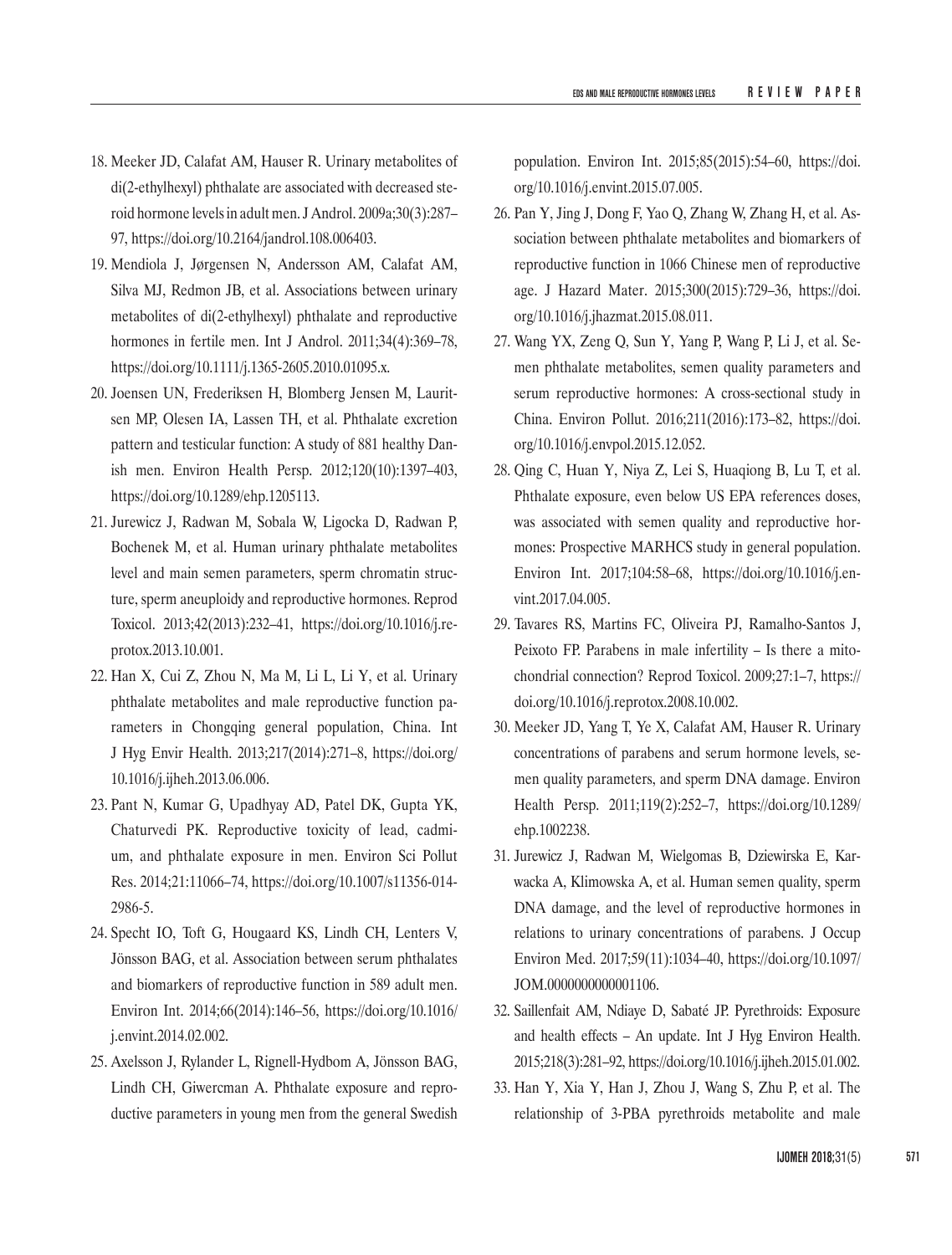reproductive hormones among non-occupational exposure males. Chemosphere. 2008;72(2008):785–90, [https://doi.org/](https://doi.org/10.1016/j.chemosphere.2008.03.058) [10.1016/j.chemosphere.2008.03.058](https://doi.org/10.1016/j.chemosphere.2008.03.058).

- 34. Meeker JD, Barr DB, Hauser R. Pyrethroid insecticide metabolites are associated with serum hormone levels in adult men. Reprod Toxicol. 2009b;27(2):155–60, [https://doi.](https://doi.org/10.1016/j.reprotox.2008.12.012) [org/10.1016/j.reprotox.2008.12.012](https://doi.org/10.1016/j.reprotox.2008.12.012).
- 35. Radwan M, Jurewicz J, Wielgomas B, Sobala W, Piskunowicz M, Radwan P, et al. Semen quality and the level of reproductive hormones after environmental exposure to pyrethroids. JOEM. 2014;56(11):1113–9, [https://doi.org/10.1097/](https://doi.org/10.1097/jom.0000000000000297) [JOM.0000000000000297](https://doi.org/10.1097/jom.0000000000000297).
- 36. Yoshinaga J, Imai K, Shiraishi H, Nozawa S, Yoshiike M, Mieno MN, et al. Pyrethroid insecticide exposure and reproductive hormone levels in healthy Japanese male subjects. Andrology. 2014;2:416–20, [https://doi.org/10.1111/j.2047-2927.](https://doi.org/10.1111/j.2047-2927.2014.00202.x) [2014.00202.x](https://doi.org/10.1111/j.2047-2927.2014.00202.x).
- 37. Melgarejo M, Mendiola J, Koch HM, Moñino-Gracía M, Noguera-Velasco JA, Torres-Cantero AM. Association between urinary organophosphate pesticide metabolite levels and reproductive parameters in men from an infertility clinic. Environ Res. 2015;137:292–8, [https://doi.org/10.1016/](https://doi.org/10.1016/j.envres.2015.01.004) [j.envres.2015.01.004](https://doi.org/10.1016/j.envres.2015.01.004).
- 38. Meeker JD, Ryan L, Barr DB, Hauser R. Exposure to nonpersistent insecticides and male reproductive hormones. Epidemiology. 2006;17(1):61–8, [https://doi.org/10.1097/01.](https://doi.org/10.1097/01.ede.0000190602.14691.70) [ede.0000190602.14691.70](https://doi.org/10.1097/01.ede.0000190602.14691.70).
- 39. Meeker JD, Ravi SR, Barr DB, Hauser R. Circulating estradiol in men is inversely related to urinary metabolites of nonpersistent insecticides. Reprod Toxicol. 2007;25(2008):184– 91,<https://doi.org/10.1016/j.reprotox.2007.12.005>.
- 40. Omoike O, Lewis RC, Meeker JD. Association between urinary biomarkers of exposure to organophosphate insecticides and serum reproductive hormones in men from NHANES 1999–2002. Reprod Toxicol. 2015;53(2015):99– 104,<https://doi.org/10.1016/j.reprotox.2015.04.005>.
- 41. Mínguez-Alarcón L, Hauser R, Gaskins AJ. Effects of bisphenol A on male and couple reproductive health: A review.

Fertil Steril. 2016;106(4):864–70, [https://doi.org/10.1016/](https://doi.org/10.1016/j.fertnstert.2016.07.1118) [j.fertnstert.2016.07.1118.](https://doi.org/10.1016/j.fertnstert.2016.07.1118)

- 42. Mahalingaiah S, Meeker JD, Pearson KR, Calafat AM, Ye X, Petrozza J, et al. Temporal variability and predictors of urinary bisphenol A concentrations in men and women. Environ Health Perspect. 2008;116:173–8, [https://doi.](https://doi.org/10.1289/ehp.10605) [org/10.1289/ehp.10605](https://doi.org/10.1289/ehp.10605).
- 43. Latini G, Del Vecchio A, Massaro M, Verrotti A, De Felice C. Phthalate exposure and male infertility. Toxicology. 2006;226:90–8,<https://doi.org/10.1016/j.tox.2006.07.011>.
- 44. Sultan C, Balaguer P, Terouanne B, Georget V, Paris F, Jeandel C, et al. Environmental xenoestrogens, antiandrogens and disordes of male sexual differentiation. Mol Cell Endocrinol. 2001;178:99–105, [https://doi.org/10.1016/S0303-7207](https://doi.org/10.1016/s0303-7207(01)00430-0) [\(01\)00430-0](https://doi.org/10.1016/s0303-7207(01)00430-0).
- 45. Nohynek GJ, Borgert CJ, Dietrich D, Rozman KK. Endocrine disruption: Fact or urban legend? Toxicol Lett. 2013; 223:295–305, <https://doi.org/10.1016/j.toxlet.2013.10.022>.
- 46. Iso T, Watanable T, Iwamoto T, Shimamoto A, Furuichi Y. DNA damage caused by bisphenol A and estradiol trough estrogenic activity. Biol Pharm Bull. 2006;29(2):206–10, <https://doi.org/10.1248/bpb.29.206>.
- 47. Alonso-Magdalena P, Ropero A, Rosiano S, Garcia-Arevalo M, Ripolloi C, Fuentes E, et al. Bisphenol A acts as a potent estrogen via non-classical estrogen triggered pathways. Mol Cell Endocrinol. 2012;355:201–07, [https://doi.](https://doi.org/10.1016/j.mce.2011.12.012) [org/10.1016/j.mce.2011.12.012](https://doi.org/10.1016/j.mce.2011.12.012).
- 48. Talsness CE, Andrade AJM, Kuriyama SN, Taylor JA, vom Saal FS. Components of plastic: Experimental studies in animals and relevance for human health. Philos Trans R Soc Lond B Biol Sci. 2009;364(1526):2079–96, [https://doi.](https://doi.org/10.1098/rstb.2008.0281) [org/10.1098/rstb.2008.0281](https://doi.org/10.1098/rstb.2008.0281).
- 49. Fenichel P, Chevalier N, Brucker-Davis F. Bisphenol A: An endocrine and metabolic disruptor. Ann Endocrinol. 2013;73(3):211–20, [https://doi.org/10.1016/j.ando.2013.](https://doi.org/10.1016/j.ando.2013.04.002) [04.002](https://doi.org/10.1016/j.ando.2013.04.002).
- 50. Takeuchi S, Iida M, Kobayashi S, Jin K, Matsuda T, Kojima H. Differential effects of phthalate esters on transcriptional